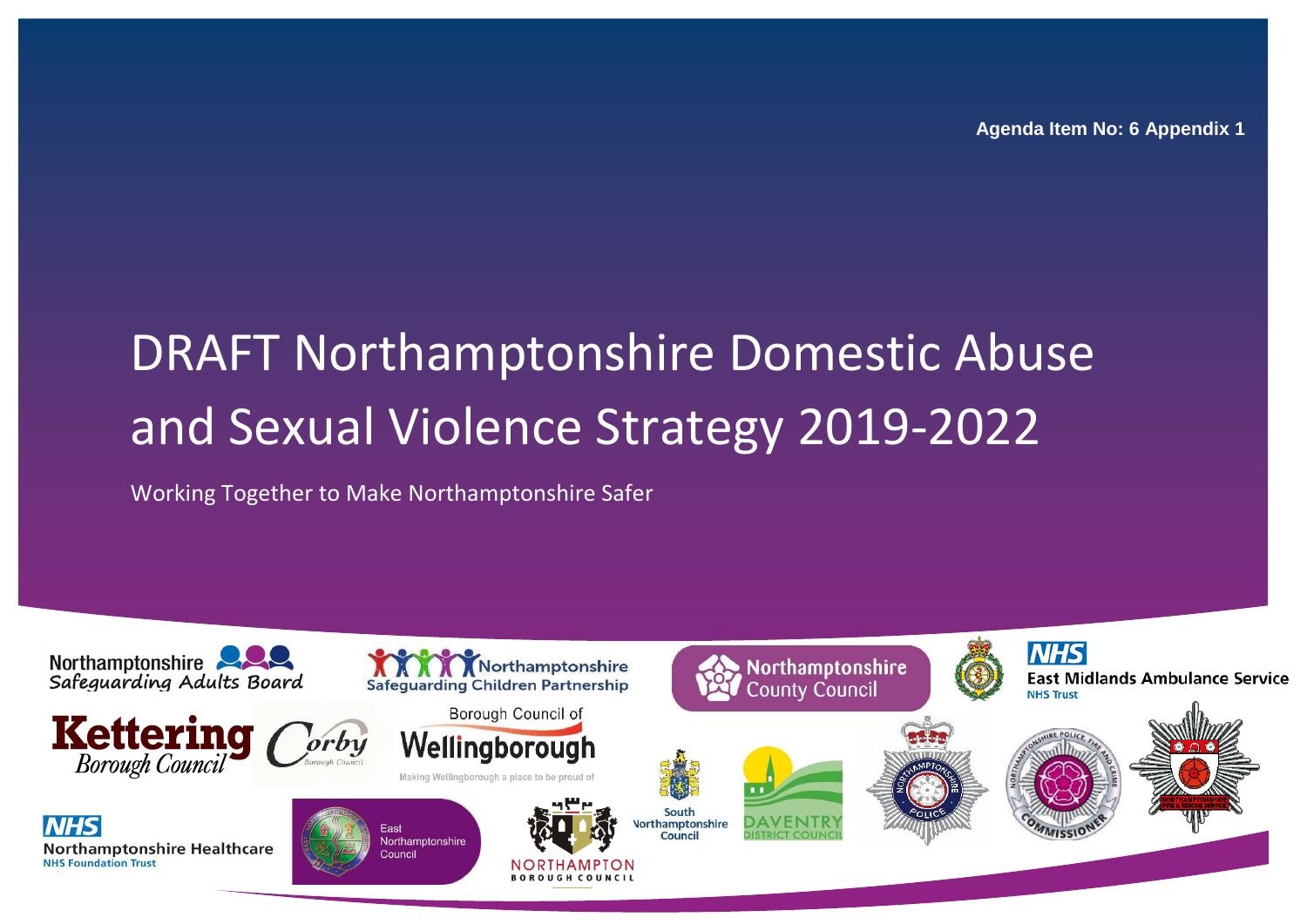## <span id="page-1-0"></span>**Who is this document for?**

Reducing domestic abuse and sexual violence is everyone's business.

This strategy sets out our shared ambitions for Northamptonshire and our commitment to doing everything we can to prevent, tackle and reduce domestic abuse, sexual violence and other abusive behaviour and the impact it has on the children, adults and families in our county.

Developed at the request of Northamptonshire's Community Safety Board, this Strategy reflects the Board's priorities of improving support to vulnerable people and ensuring that, wherever possible, people receive early help and support in order to prevent any escalation of harm.

This Strategy is designed to improve the co-ordination of local services that prevent and respond to domestic abuse and sexual violence, to enable everyone to understand the contribution that they can make as individuals and organisations, and improve how we work together to keep people safe and improve the life chances of children, young people and adults who are affected by domestic abuse and sexual violence.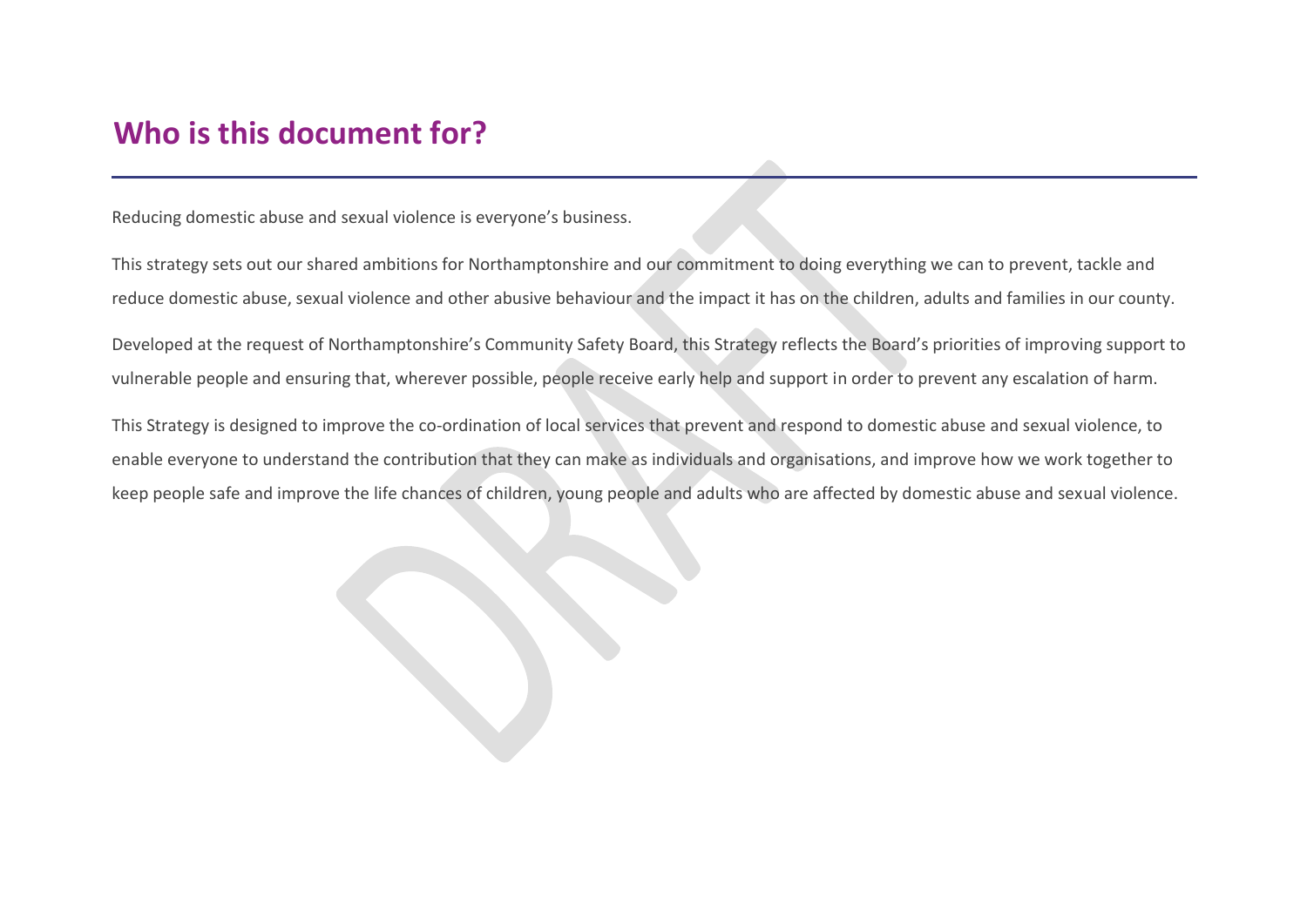# <span id="page-2-0"></span>**Table of Contents**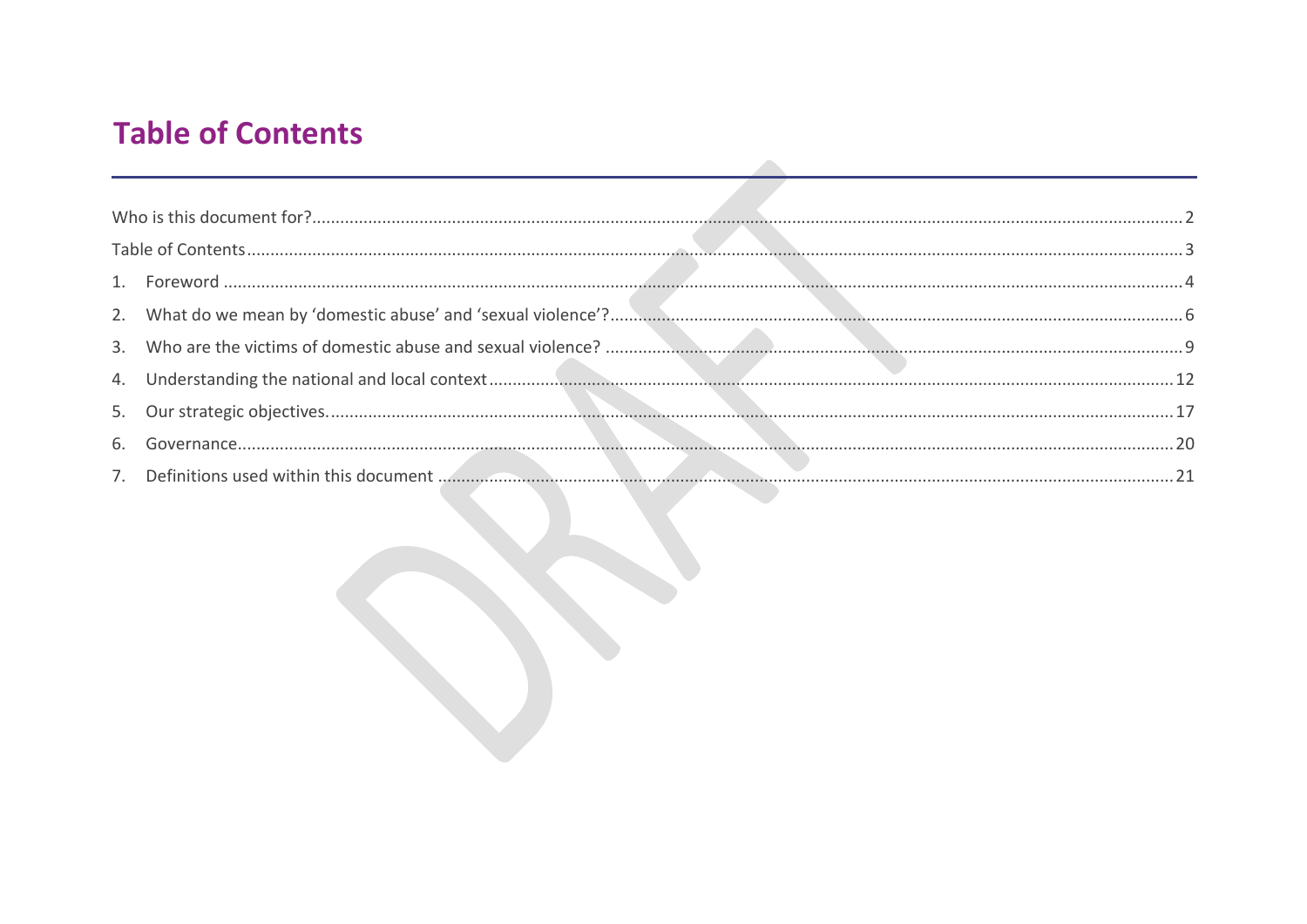### <span id="page-3-0"></span>**1. Foreword**

Domestic Abuse and Sexual Violence are some of society's most despicable crimes. They alter the course of lives and bring with them a trauma which is hard to comprehend.

This Northamptonshire Domestic Abuse and Sexual Violence strategy will set out the vision we have in Northamptonshire for ensuring that everyone has the chance to live safely without the fear of being harmed by domestic or sexual violence.

The strategy will bring together the efforts of statutory, non-statutory and specialist agencies in the county under one framework enabling access to specialist support, greater accountability and the opportunity to join together efforts to educate and support Northamptonshire residents to be free of fear.

It will look to enable the delivery of the new powers set out in the draft Domestic Abuse Bill published in January 2019, designed to offer greater support to victims and their families and deal more swiftly with offenders.

With much media coverage in the last few years around historical sexual abuse and the #MeToo movement it is right that this strategy also provides a strategic home for sexual violence and other abusive behaviours to be tackled.

The nature and complexity of domestic abuse and sexual violence mean that much is still hidden or unknown about victims in Northamptonshire. However by enabling our collective efforts to be overseen in partnership through this strategy we will create a strong basis for robustly tackling them in the most effective ways possible.

**Martin Hammond Chair of the County Community Safety Board.** 

**This strategy is dedicated to the memory of Councillor Mary Butcher who championed victims of Domestic Abuse across Northamptonshire.**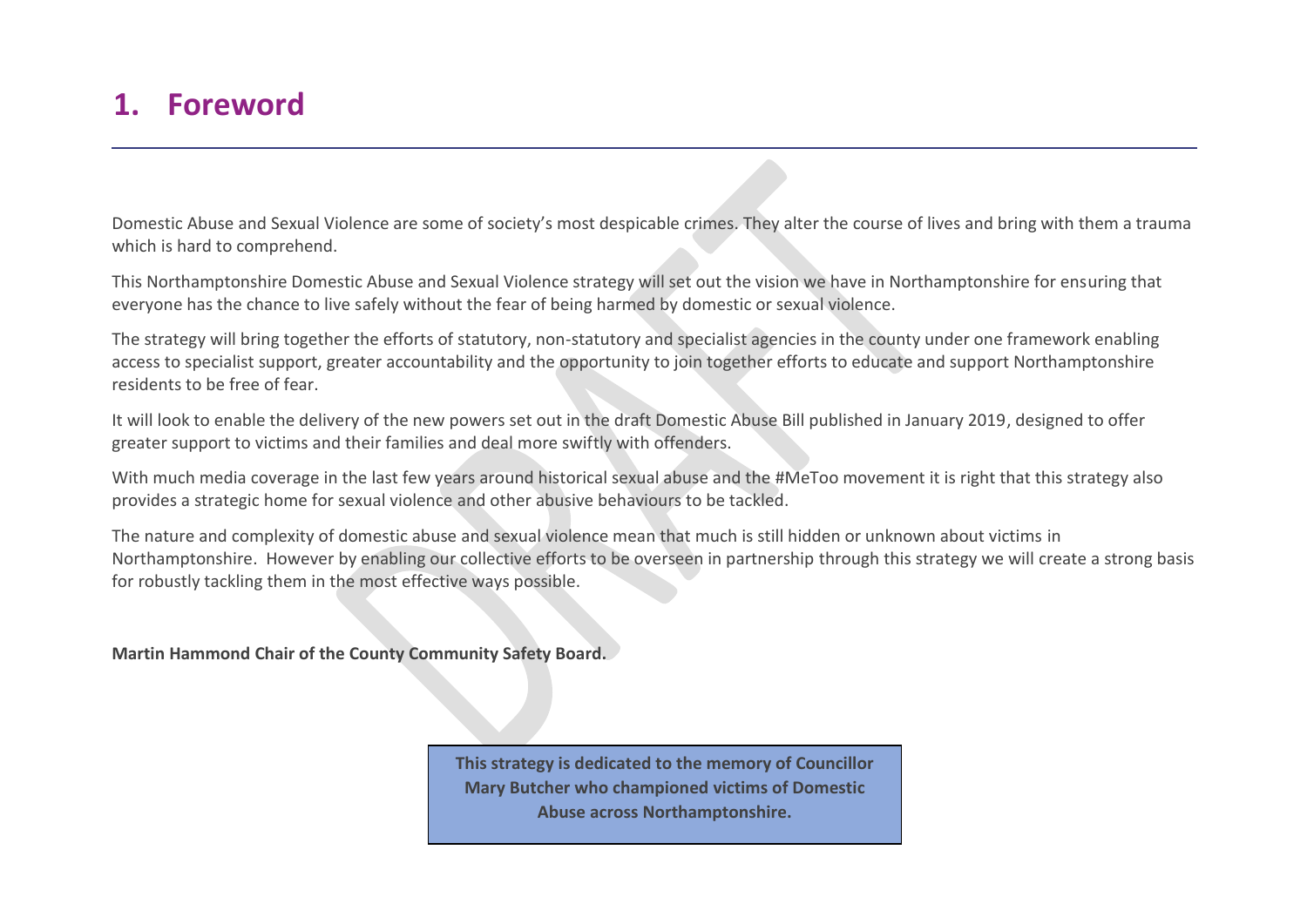Our ambition for Northamptonshire is that everyone can live safely and experience healthy relationships without the threat of domestic abuse or sexual violence.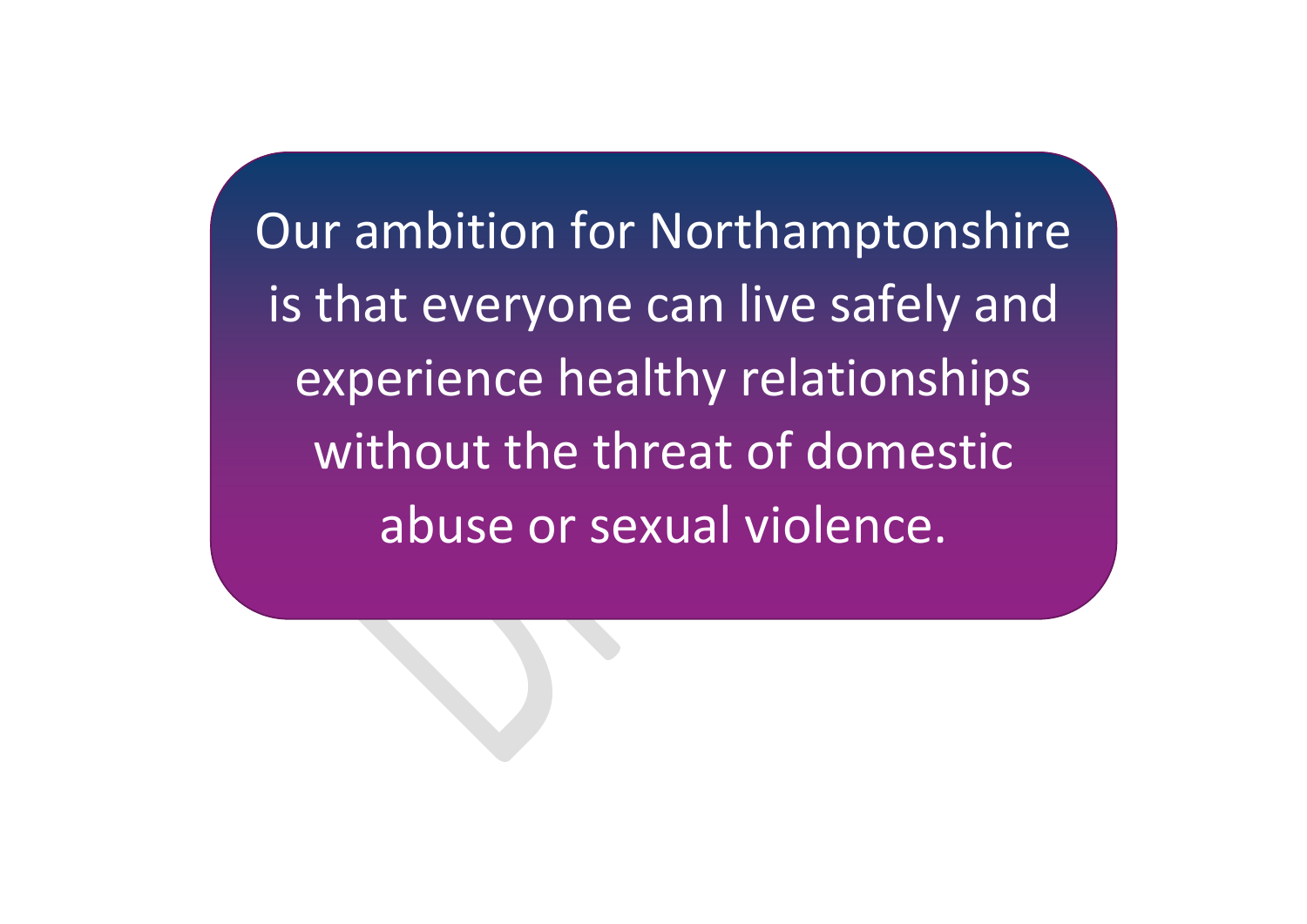# <span id="page-5-0"></span>**2. What do we mean by 'Domestic Abuse' and 'Sexual Violence'?**

#### **Domestic Abuse**

People often associate domestic abuse with physical assault – a black eye, bruises, pulled hair or physical injury – and yet, in many abusive relationships, controlling behaviour and emotional abuse are a prominent feature. Survivors describe it as being like "walking on eggshells".

Domestic abuse is "Any incident or pattern of incidents of controlling, coercive, threatening behaviour, violence or abuse between those aged 16 or over who are, or have been, intimate partners or family members regardless of gender or sexuality". ". The abuse may be psychological, physical, sexual, financial or emotional and can happen alongside physical attacks either as a single event or as a sustained pattern offending lasting years.

Controlling behaviour is a range of acts designed to make a person subordinate and/or dependent by isolating them from sources of support, exploiting their resources and capacities for personal gain, depriving them of the means needed for independence, resistance and escape and regulating their everyday behaviour.

Whilst the government definition of domestic violence applies to young people aged 16 and above, it is critical to acknowledge that domestic abuse can have far reaching impacts on children and young people under 16 who are often caught up in abuse carried out in the household.

In 2015 a new offence of Coercive and Controlling Behaviour came into being. The new offence closed the gap in the law around patterns of controlling or coercive behaviour in an ongoing relationship between intimate partners or family members and carries a maximum sentence of 5 years' imprisonment, a fine or both.

Controlling behaviour is: a range of acts designed to make a person subordinate and/or dependent by isolating them from sources of support, exploiting their resources and capacities for personal gain, depriving them of the means needed for independence, resistance and escape and regulating their everyday behaviour.

Coercive behaviour is: a continuing act or a pattern of acts of assault, threats, humiliation and intimidation or other abuse that is used to harm, punish, or frighten their victim.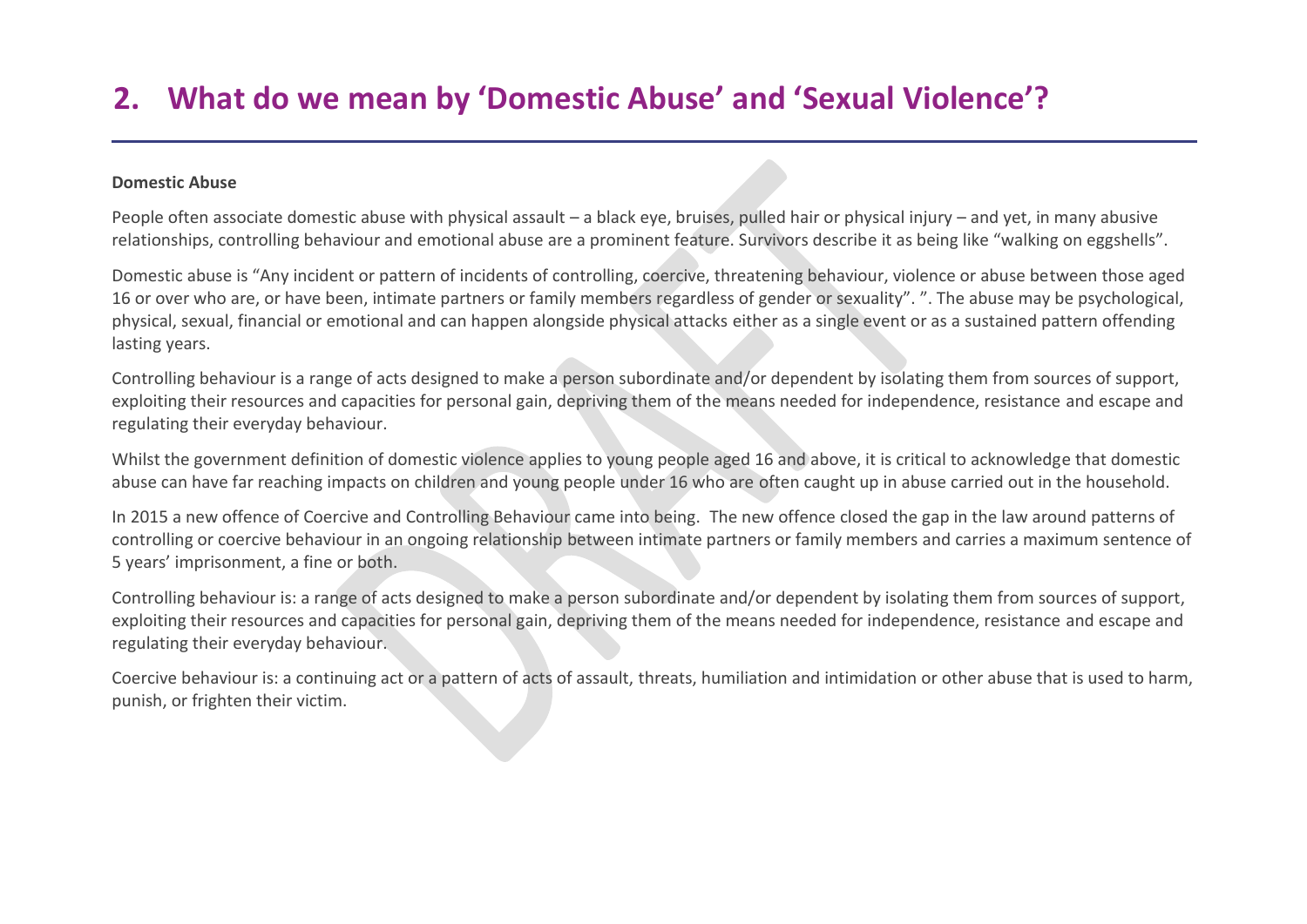#### **Sexual Violence**

Sexual Violence is "Any behaviour (physical, psychological, verbal, virtual or online) that is perceived to be of a sexual nature which is controlling, coercive, exploitative, harmful, or unwanted that is inflicted on anyone (irrespective of age, ethnicity, religion, gender, gender identity, sexual orientation or any form of disability)".

Sexual violence is any unwanted sexual act or activity. There are many different kinds, including: rape, sexual abuse (including in childhood), sexual assault, sexual harassment, forced marriage, so-called honour-based violence, female genital mutilation (FGM), trafficking, sexual exploitation (including child sexual exploitation).

Sexual violence can be perpetrated by a stranger, or by someone known and even trusted, like a friend, colleague, family member, partner or ex-partner. Sexual violence can happen to anyone and no one ever deserves or asks for it to happen.

Sexual violence is often talked about in relation to an individual's ability to consent. Consent is defined in section 74 of the Sexual Offences Act 2003 as someone engaging in sexual activity if they agree by choice and they have the freedom and capacity to make that choice.

Consent to sexual activity may be given to one sort of sexual activity but not another, e.g. vaginal but not anal sex or penetration with conditions, such as wearing a condom. Consent can be withdrawn at any time during sexual activity and each time activity occurs. Consent cannot be given if an individual is:

- scared or threatened
- bullied
- very drunk or under the influence of drugs
- asleep

100% of the responsibility for sexual violence lies with its perpetrator(s). There is no excuse for sexual violence; it can never be justified or explained away.

#### **Other Abusive Behaviour**

Other abusive behaviour to be tackled by this strategy includes "Honour" Based Violence (HBV) and forced marriage and Female Genital Mutilation (FGM).

#### **HBV**

HBV is a violent crime or incident which may have been committed to protect or defend the honour of the family or community.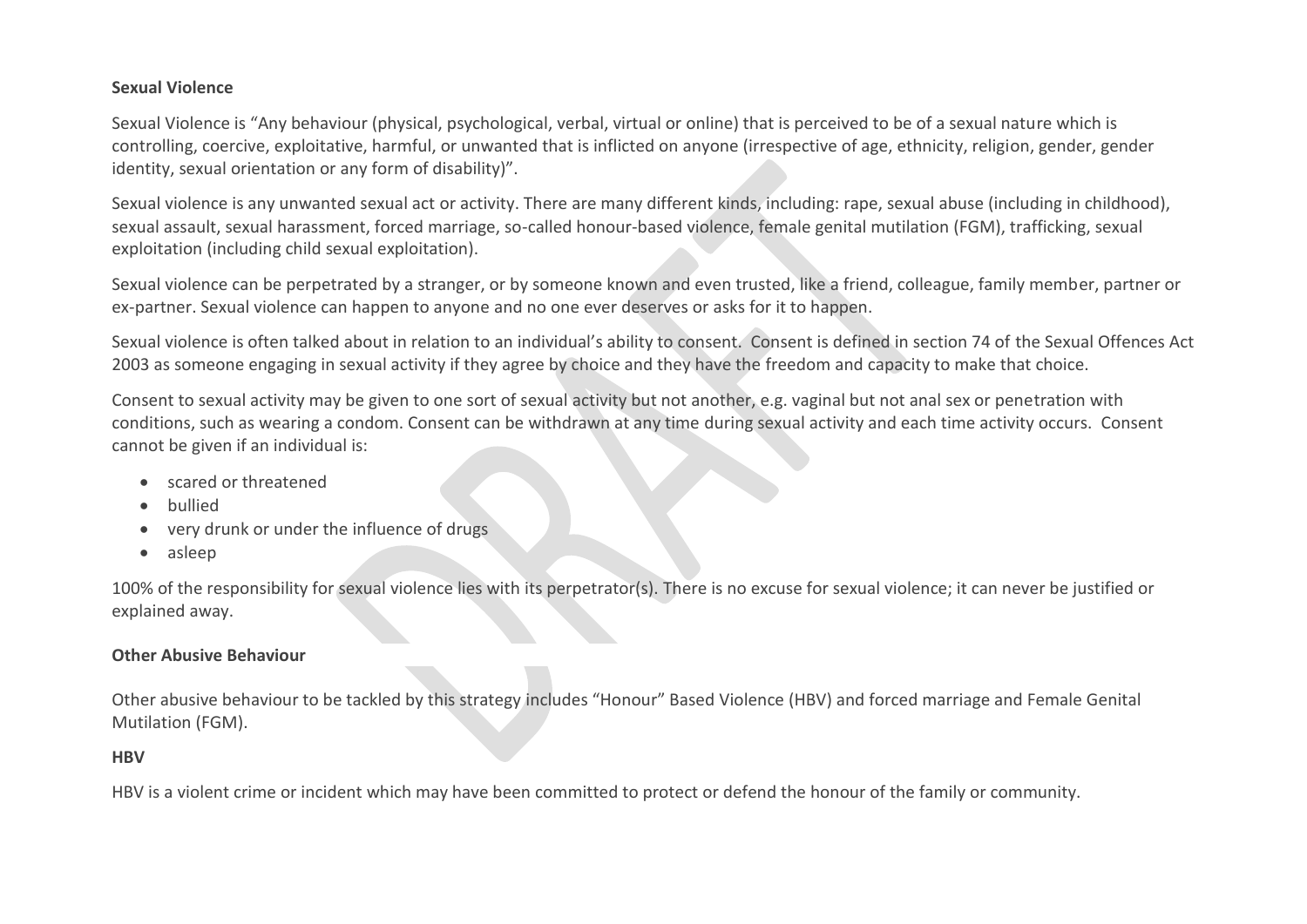It is often linked to family members or acquaintances who mistakenly believe someone has brought shame to their family or community by doing something that is not in keeping with the traditional beliefs of their culture. For example, honour based violence might be committed against people who:

- become involved with a boyfriend or girlfriend from a different culture or religion
- want to get out of an arranged marriage
- want to get out of a forced marriage
- wear clothes or take part in activities that might not be considered traditional within a particular culture

#### **FGM**

The World Health Organisation (WHO) divides FGM in to 4 categories.

I. Clitoridectomy: partial or total removal of the clitoris (a small sensitive and erectile part of the female genitals) and, in very rare cases, only the prepuce (the fold of skin surrounding the clitoris).

II. Excision: partial or total removal of the clitoris and the labia minora, with or without excision of the labia majora (the labia are "the lips" that surround the vagina).

III. Infibulation: narrowing of the vaginal opening through the creation of a covering seal. The seal is formed by cutting and repositioning the inner, or outer, labia, with or without removal of the clitoris.

IV. Other: all other harmful procedures to the female genitalia for non-medical purpose, e.g. pricking, piercing, incising, scraping and cauterizing the genital area.

#### **Stalking**

Stalking is defined as "a pattern of fixated and obsessive behaviour which is repeated, persistent, intrusive and causes fear of violence or engenders alarm and distress in the victim."

Stalking can consist of any type of behaviour such as regularly sending flowers or gifts, making unwanted or malicious communication, damaging property and physical or sexual assault. If the behaviour is persistent and clearly unwanted, causing fear, distress or anxiety then it is stalking. Stalkers may been known to their victim and be linked to offending such as domestic abuse or sexual violence or be a stranger who has become fixated with the individual they choose to pursue.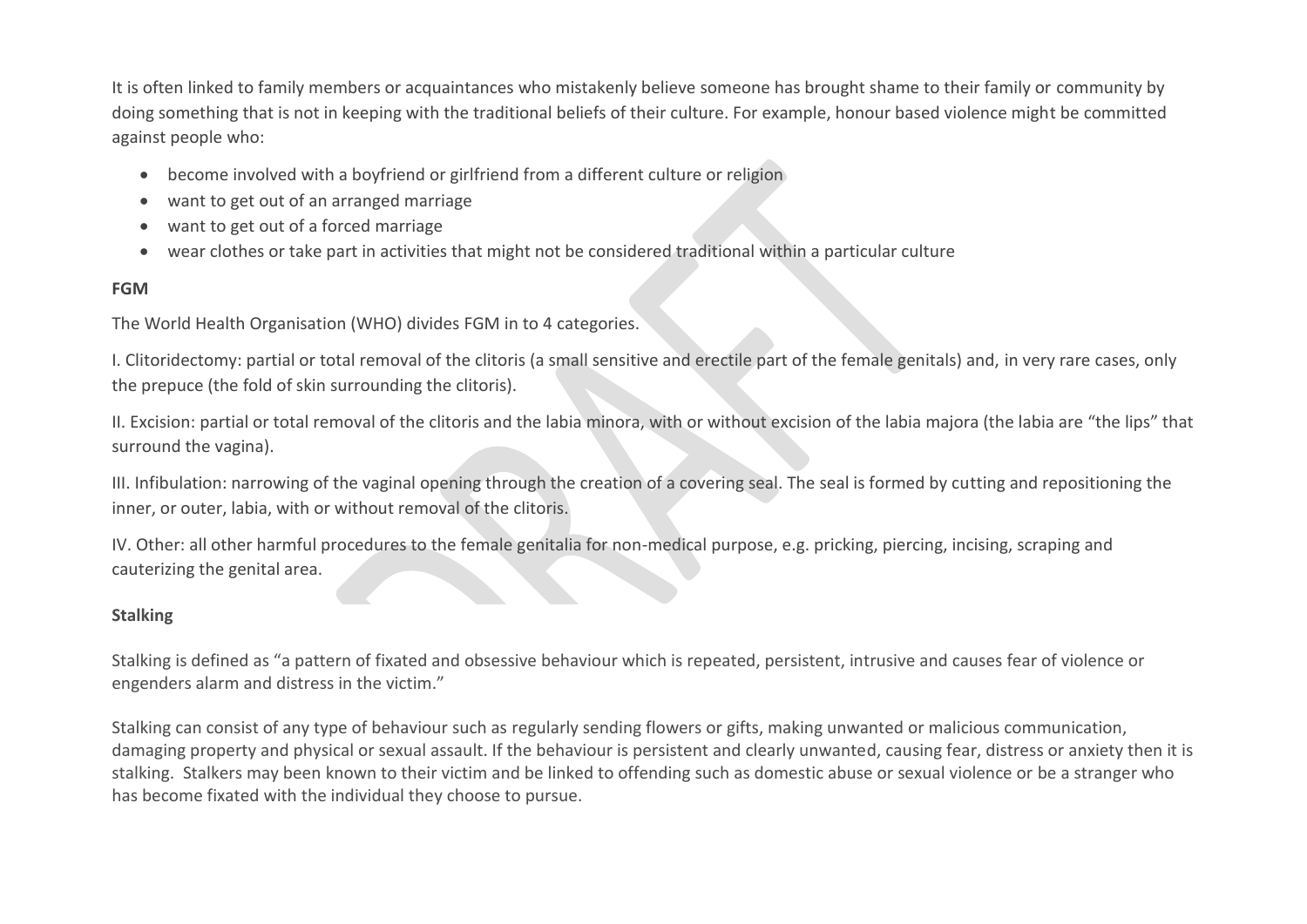## <span id="page-8-0"></span>**3. Who are the victims of domestic abuse and sexual violence?**

Anyone can be a victim of Domestic Abuse, Sexual Violence or other Abusive Behaviours and anyone can perpetrate it.

Victims are female and male, and may be in heterosexual, same sex or non-intimate relationships. Abuse may occur amongst all groups regardless of protected characteristics, including age, religion, race, disability, education or economic status. Sexual Violence may also be perpetrated by strangers who are not known to victims (although this is less likely).

Domestic abuse and acts of sexual violence are largely invisible crimes. Although abuse affects both men and women, there are a disproportionate number of female victims compared to male victims, and women are more likely to experience repeat incidents. It is often difficult to measure the national picture accurately as victims are often reluctant or afraid to report it to the police. Many abused victims find it difficult to function in their daily lives because of the effects of abuse. Absences from work due to injuries or visits to the doctor often cause them to lose their jobs, making them less able to leave their abusive situations.

The abuse experienced by victims who are Black, Asian or from a minority ethnic group as well as those who have been refugees can be further complicated by other relevant abusive factors such as forced marriage. Women from Black, Asian or minority ethnic communities are likely to face additional barriers to receiving the help that they need; the most profound barrier being communication for non-English speakers.

Research shows that 1 in 4 Lesbian, Gay and Bi-sexual people will experience domestic abuse along with 80% of the Trans community. Nationally LGBT reporting to the Police is underrepresented due to a number of barriers that include a reluctance to report, confidence in being taken seriously and responses that are insensitive to same sex partners.

Regardless of the age at which the abuse occurred or whether the perpetrator was known to the victim or not, the violation, shame and stigma will have an impact on health and wellbeing and feeling able to seek support for the effects may be a process that can take months or years.

#### **Domestic Abuse**

More than 30% of domestic abuse starts in pregnancy and existing abuse may get worse during pregnancy or after giving birth. It can result in a wide range of impacts on mother and baby including miscarriage, preterm labour, low birthweight, and long-lasting physical disability. The impact on the mother includes physical harm, depression, anxiety and post-traumatic stress disorder.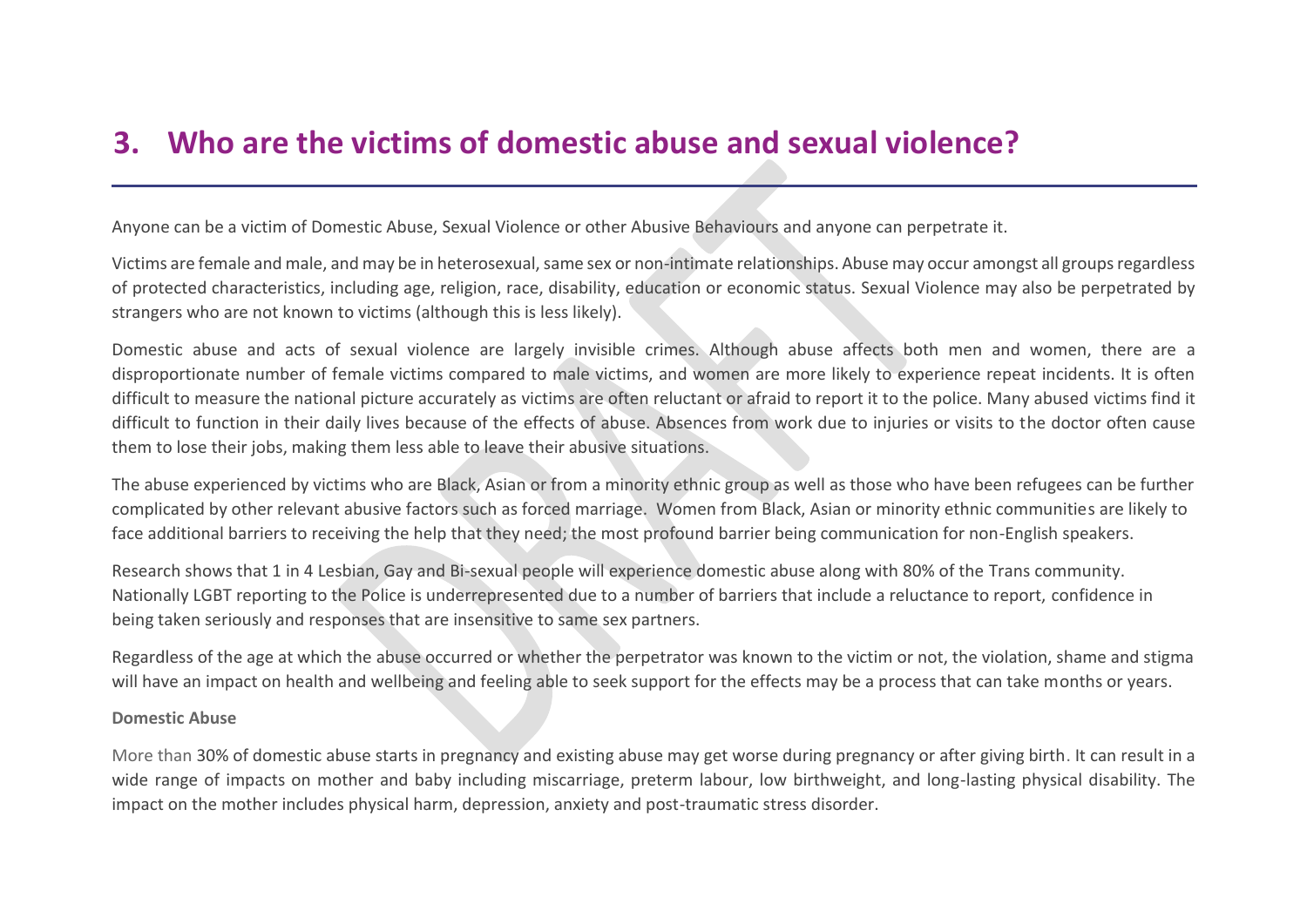Male victims of domestic abuse can often find it difficult to admit what is really happening to them. Many abused men believe that experiencing abuse in some way affects their masculinity or that they are not "real men" if they are suffering. However, men have exactly the same rights as women to be safe in their own homes and statutory services have a duty to provide services to all, irrespective of gender.

Sexual assault and rape often occur as part of the domestic abuse in a relationship. Although the perpetrator may be an acquaintance – a colleague, a friend, a neighbour; it is less likely that they are a complete stranger. For many adults getting support may take years particularly if the abuse took place when they were children. Whether the perpetrator is known to the victim or not, the violation, shame and stigma will have an impact on their health and wellbeing. Feeling able to seek support for the after-effects may be a process that takes many months or years.

The experiences we have as children – especially when a parent or carer is abusive – can affect our future behaviour. While there is no inevitable 'cycle of abuse' and thousands of children who live with domestic abuse do not go on to become victims or perpetrators, adverse childhood experiences can impact on behaviours which then develop into patterns of behaviour in adulthood.

Children who live with domestic abuse are at an increased risk of behavioural problems, emotional trauma and mental health difficulties in adult life. Not all children who live with domestic abuse will exhibit problems or difficulties either immediately or later in life, but all will be affected in some way.

#### **Sexual Violence**

Rape and sexual assault can happen to anyone at any age, from the very young to the very old. It may be part of domestic abuse perpetrated by a partner or carried out by someone a victim knows, however it can be perpetrated by a stranger unknown to the victim.

Individuals who have been raped or sexually abused or assaulted are often required to undergo medical examination at their local Sexual Assault Referral Centre (SARC) to preserve evidence and access specialist physical and emotional support. Support can be accessed without having reported the offence to the police and regardless of time passed since the offence took place.

The last few years has seen more attention placed on sexual assault and rape due to the Independent Inquiry into Child Sexual Abuse and the #MeToo movement. This has seen a surge in historic sexual abuse cases being reported and supported through health and criminal justice pathways. However sexual violence remains under reported and a continued area of concern for the public and professionals.

**Other Abusive Behaviour**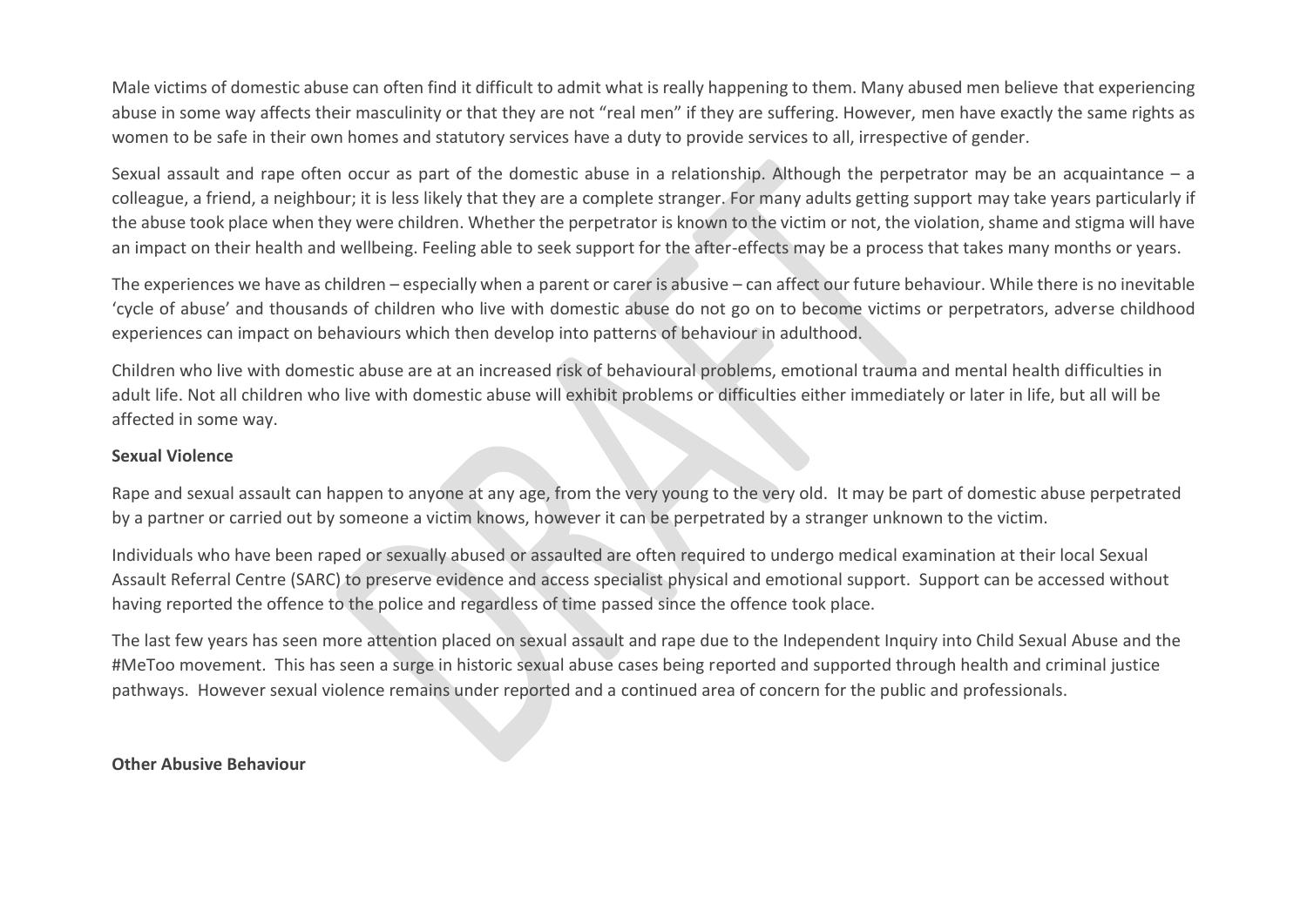#### **FGM**

FGM is an area of abuse which is currently under reported and little is known about the real numbers of at risk girls in the UK.

The WHO assert that FGM takes place in 29 African counties and some areas of Asia and the Middle East; carried out predominately on young girls between infancy and 15 years of age, though occasionally on adult women. Girls with ethnic origins outlined as above are deemed at risk of FGM in the UK.

The causes of FGM include a mixture of cultural, religious and social factors which change between community and social group but the main themes include coming of age, marriageability, purity and fidelity. FGM has no health benefits and it is known to cause a number of health concerns both in the short and long term.

FGM was made a crime in the UK in 2003 by the FGM Act and was amended by the Serious Crime Act 2015 which brought in mandatory reporting for healthcare, social care and teaching professionals. The first successful FGM prosecution in the UK was achieved in 2019.

#### **Honour Based Violence**

Women and girls are the most common victims of honour based violence however it can also affect men and boys. Crimes of 'honour' do not always include violence. Crimes committed in the name of 'honour' might include:

- domestic abuse
- threats of violence
- sexual or psychological abuse
- forced marriage
- being held against your will or taken somewhere you don't want to go
- assault

A forced marriage is one that is carried out without the consent of both people. This is very different to an arranged marriage, which both people will have agreed to. There is no religion that says it is right to force you into a marriage and you are not betraying your faith by refusing such a marriage.

#### **Stalking**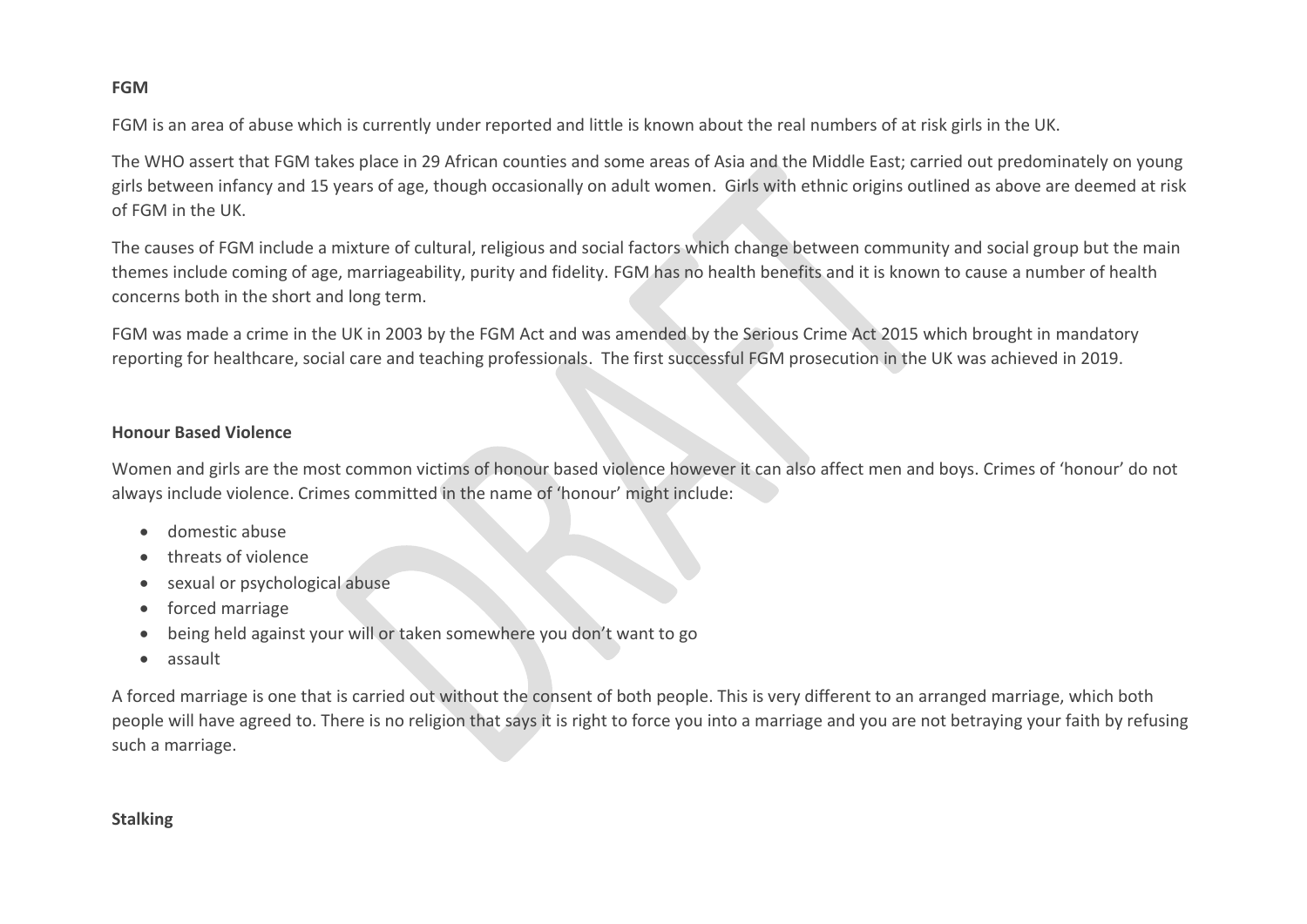Stalking is defined as "a pattern of fixated and obsessive behaviour which is repeated, persistent, intrusive and causes fear of violence or engenders alarm and distress in the victim."

It was entered into legislation in 2012 under amendments to the Protection from Harassment Act making it a specific offence in England and Wales for the first time.

An example of behaviours consider under this legislation are: following, contacting/attempting to contact, publishing statements or material about the victim, monitoring the victim (including online), loitering in a public or private place, interfering with property, watching or spying. This is a non-exhaustive list which means that behaviour which is not described above may also be seen as stalking. A course of conduct is seen as 2 or more incidents.

### <span id="page-11-0"></span>**4. Understanding the national and local context**

### **National Context**

Unlike many other crimes, Domestic Abuse and Sexual Violence are often not a single time limited event. Victims are often repeatedly subjected to abusive behaviours which can make it extremely difficult to measure the exact number of incidents involved. In the year ending 31 March 2018, there were 599,549 Domestic Abuse-related crimes recorded by the Police in England and Wales and a further 598,545 incidents not subsequently recorded as crimes (Office for National Statistics, 2018).

The number of police recorded crimes increased by 23% in the year ending 31 March 2018, while the number of incidents has declined, illustrating that recording of Domestic Abuse, Sexual Violence and Coercive Behaviour continues to rise. However, much of the crime that takes place does not come to the attention of the police and there remains a gap between the level of abuse measured by the Crime Survey for England and Wales and the level of abuse recorded by the police. It is estimated that around one in six of domestic abuse victims report their abuse to the police (Office for National Statistics, 2018), therefore it is clear that much of the extent and impact of abuse therefore remains hidden.

Preventing Domestic and Sexual Abuse is still a national priority against the backdrop of austerity. In January 2019 the government published its draft Domestic Abuse Bill and this has been considered throughout the development of our local strategy.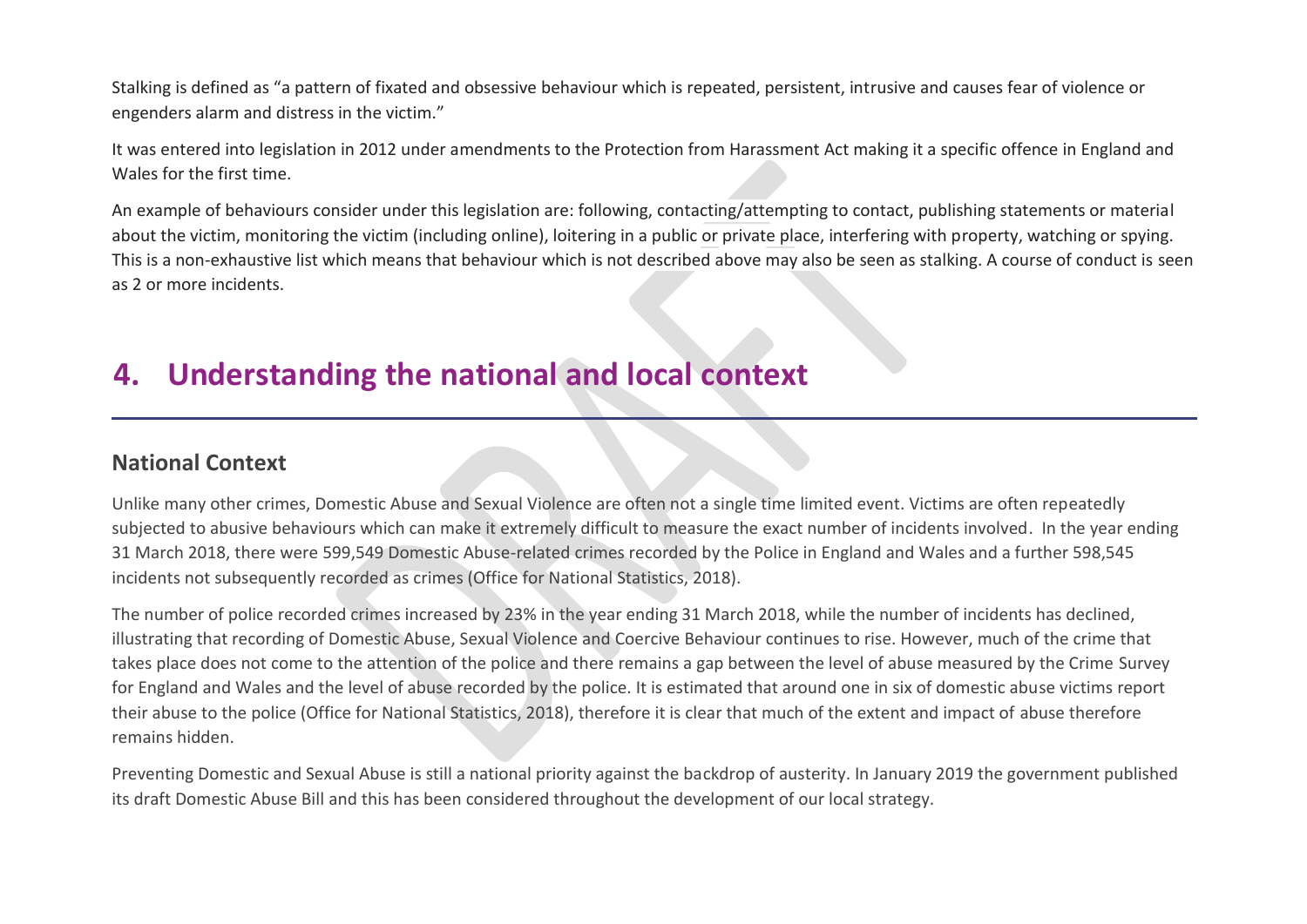#### Key statistics – Domestic Abuse

Domestic abuse accountsfor 1 in 5 of all violent crimes.

One infour womenandoneinsixmenendureviolencefroma partner, ex-partner/familymemberduring their adultlifein England andWales which is equivalent toapproximately 1.2millionwomen and over 704,000 men aged 16-59 years. Between sixandtenpercent ofwomensufferdomesticviolenceinagiven year.<sup>1</sup>

On average, victims experience 50 incidents of abuse before receiving effective support.

Every minute, police in the UK receive a domestic assistance call –vetonly 35% of domestic violence incidents are reported to the police. <sup>2</sup>

Victims of domestic violence are more likely to experience repeat victimisation than victims of any other type of crime.

Two women are killed every week in England and Wales by a current or former partner.<sup>3</sup>

todomesticabuseandaround30%ofdomesticabusebeginsor escalates during pregnancy.(4)

Domesticabusecommonlytakesplaceinhouseholdswithchildren and young people. We know that witnessing domestic abuse can be particularlytraumaticforchildren. Aminimumof750,000British children and young people a year (around 6.5%) are witnesses to domesticabuseandaround30%ofdomesticabusebeginsor escalates during pregnancy. <sup>4</sup>

85% of victims sought help on average five times from professionals in the year before they got effective help to stop the abuse <sup>5</sup>

#### Key statistics – Sexual Violence

Approximately 700,000 people aged 16 to 59 years were victims of a sexual assault in the last year. <sup>6</sup>

- <sup>3</sup> Homicide Statistics, 1998
- <sup>4</sup> Home Office, 2010

 $\overline{a}$ 

<sup>5</sup> SafeLives (2015), Getting it right first time: policy report. Bristol: SafeLives.

<sup>1</sup> Council of Europe , 2002

<sup>&</sup>lt;sup>2</sup> Stanko, 2000 & Home Office, 2002

<sup>6</sup> Crime survey for England and Wales, 2018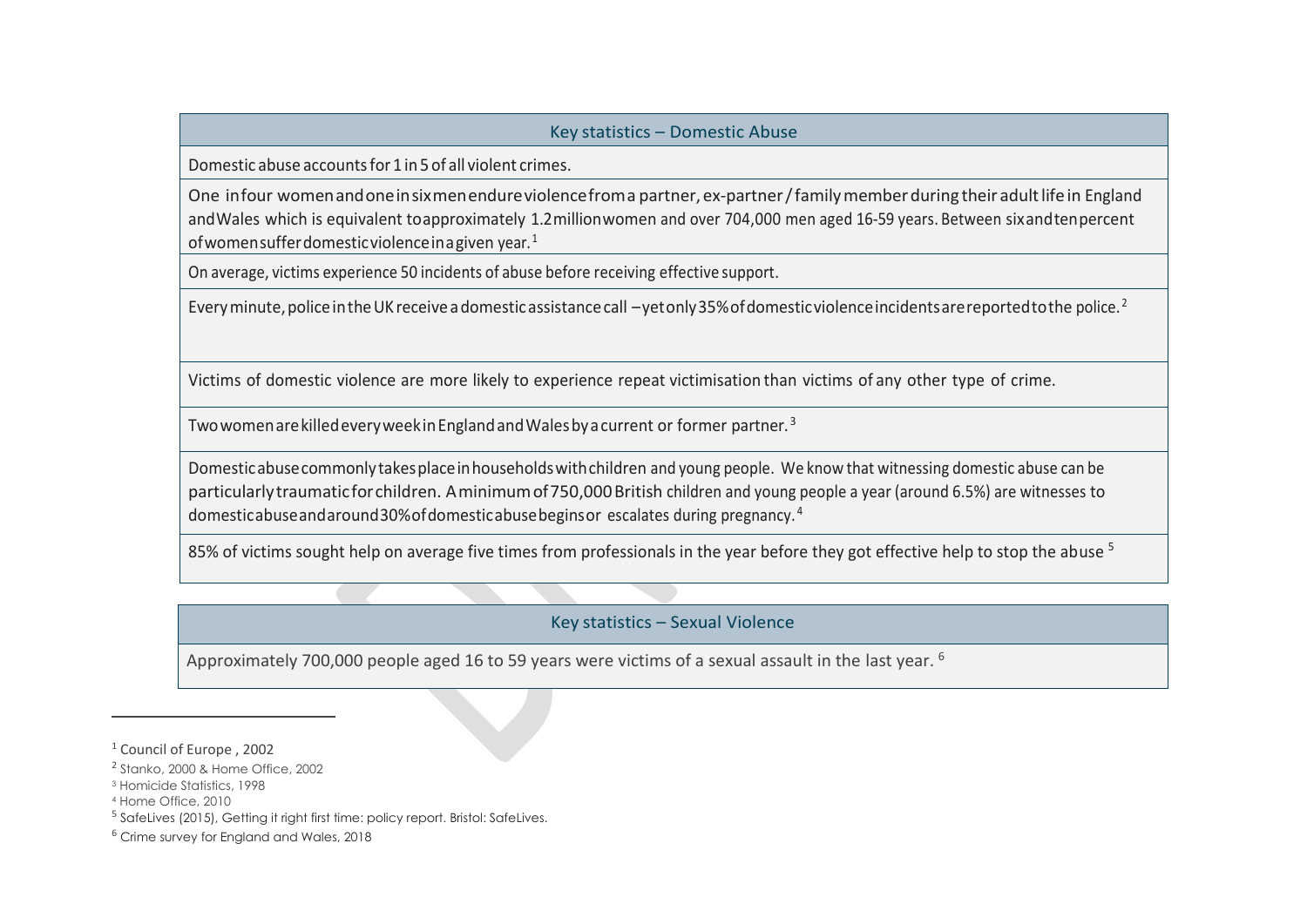Less than one in five (17%) victims of rape or assault by penetration reported their experience to the police.<sup>7</sup>

However Police recorded sexual offences are at their highest volume since the introduction of the National Crime Recording. These increases are largely thought to reflect improvements in police recording and more victims being willing to report. <sup>8</sup>

The number of offences recorded by the police remains well below the number of victims. Of the offences that do come to the attention of the police, many don't progress further through the criminal justice system (53% of rapes do not proceed through the  $CJS$ <sup>9</sup>

One in five women in England and Wales has experienced some form of sexual violence since the age of 16<sup>10</sup>

Women are nearly five times as likely to have experienced sexual assault as men <sup>11</sup>

#### Key statistics – Other Abusive Behaviours

It is estimated that 137,000 women and girls who have migrated to England and Wales are living with the consequences of FGM and 144,000 girls are at risk of FGM in England and Wales. $12$ 

The NHS reported that there were 6,195 individual women and girls who had an attendance where FGM was identified or a procedure related to FGM was undertaken in the period April 2017 to March 2018. These accounted for 9,490 attendances reported at NHS trusts and GP practices where FGM was identified or a procedure related to FGM was undertaken.<sup>13</sup>

Data from the latest Crime Survey for England and Wales shows that 13,909 stalking incidents were reported to the police in the year to March 2018. <sup>14</sup>

 $\overline{a}$ 

<sup>13</sup> Female Genital Mutilation (FGM) - April 2017 to March 2018, Annual Report, Experimental Statistics Report

<sup>&</sup>lt;sup>7</sup> Crime survey for England and Wales, 2018

<sup>8</sup> Crime survey for England and Wales, 2018

<sup>&</sup>lt;sup>9</sup> Crime survey for England and Wales, 2018

<sup>10</sup> ONS Crime Survey for England and Wales, January 2013

<sup>11</sup> ONS Crime Survey for England and Wales, March 2016

<sup>&</sup>lt;sup>12</sup> Macfarlane, A and Dorkenoo, E (2015) 'Prevalence of Female Genital Mutilation in England and Wales: National and local estimates" City University London: London

<sup>14</sup> Crime survey for England and Wales, 2018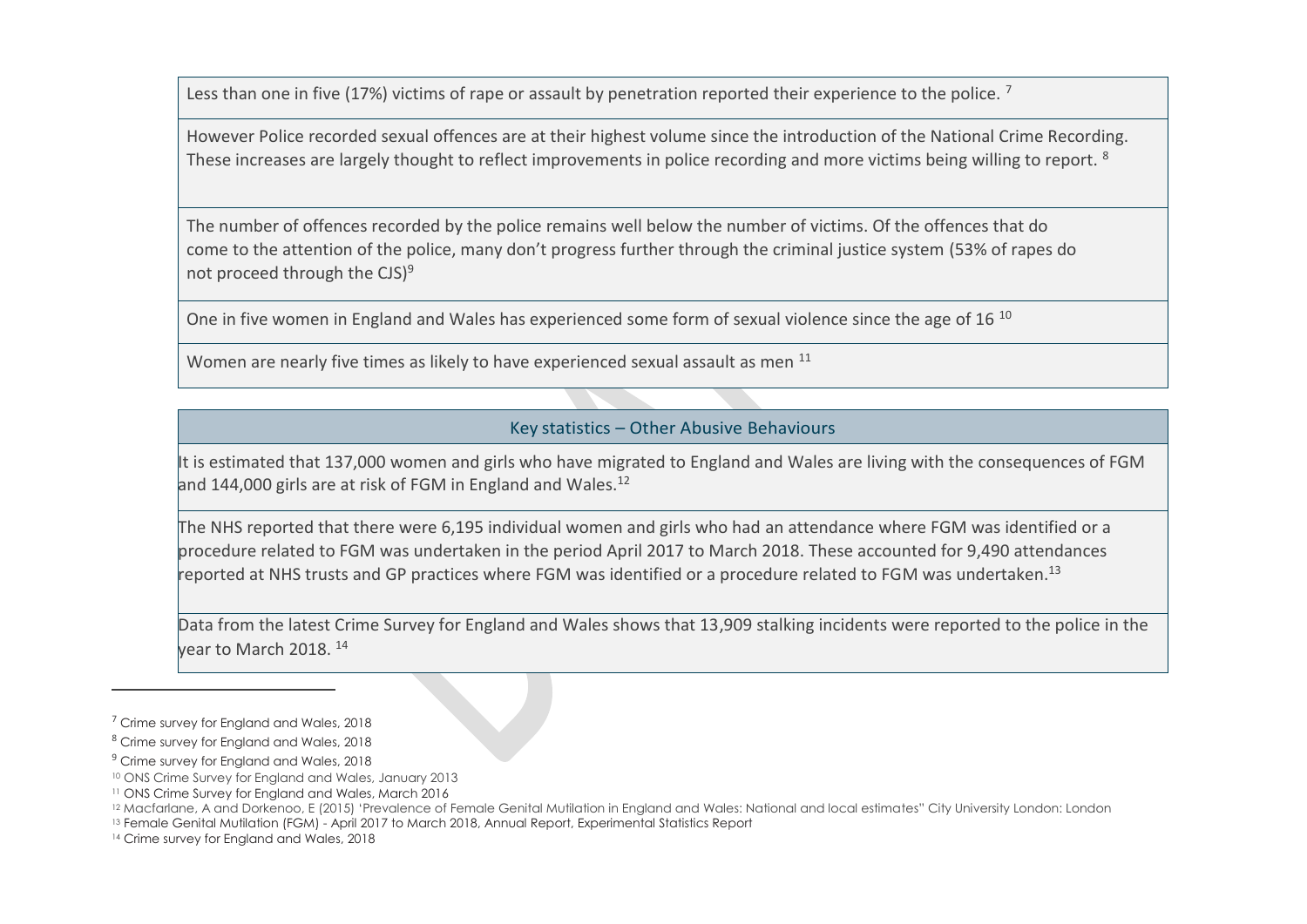Office for National Statistics (2013) stated 1 in 6 women and 1 in 12 men were victims of stalking.<sup>15</sup>

CPS data for 2017-18, outlines that 1,616 prosecutions were started for stalking offences, up from 959 in 2016-17, an increase of 68.5 per cent. Over 17,000 prosecutions were begun for breaches of restraining orders, the highest volume ever recorded.<sup>16</sup>

### **Local Context**

#### **Domestic Abuse**

Using the most recent information made available from Northants Police, we know that Domestic Abuse and Sexual Violence continues to be a major concern within our county.

Offences involving violence against the person accounted for 80.5% of Domestic Abuse offences, which equates to 36.0% of all recorded violent crimes (Northants Police, May 2019). Those acts of violence without injury, which includes stalking and harassment, account for 2 out of every 3 domestic violence offences.

Northamptonshire Police have identified an increasing trend in the repeat victimisation rate for victims of Domestic Abuse within the last 12 months. In April 2019 Police data identified that 39.3% of domestic crime recorded involved a repeat victim, as did 45% of all domestic related crime and non-crime incidents. The victims identified within the last 12 months were predominantly white females between the ages of 25 and 34.

Between September 2017 and September 2018 a total of 16,139 incidents were recorded by Northamptonshire Police, in 14,425 of these cases children were found to have been present. The impact that such exposure to abuse can have upon a child has been subject to significant research and it is known that adverse childhood experiences may impact significantly on all areas of a child's development.

#### **Sexual Violence**

 $\overline{a}$ 

Sexual offences within Northamptonshire in the last year have been increasing however this is a national trend and Northamptonshire is not an outlier. In July 2019 Northamptonshire Police data indicated that sexual violence made up 3.78% of all crime in the last year and during this

<sup>&</sup>lt;sup>15</sup> ONS Crime Survey for England and Wales, January 2013

<sup>&</sup>lt;sup>16</sup> CPS annual VAWG report 2018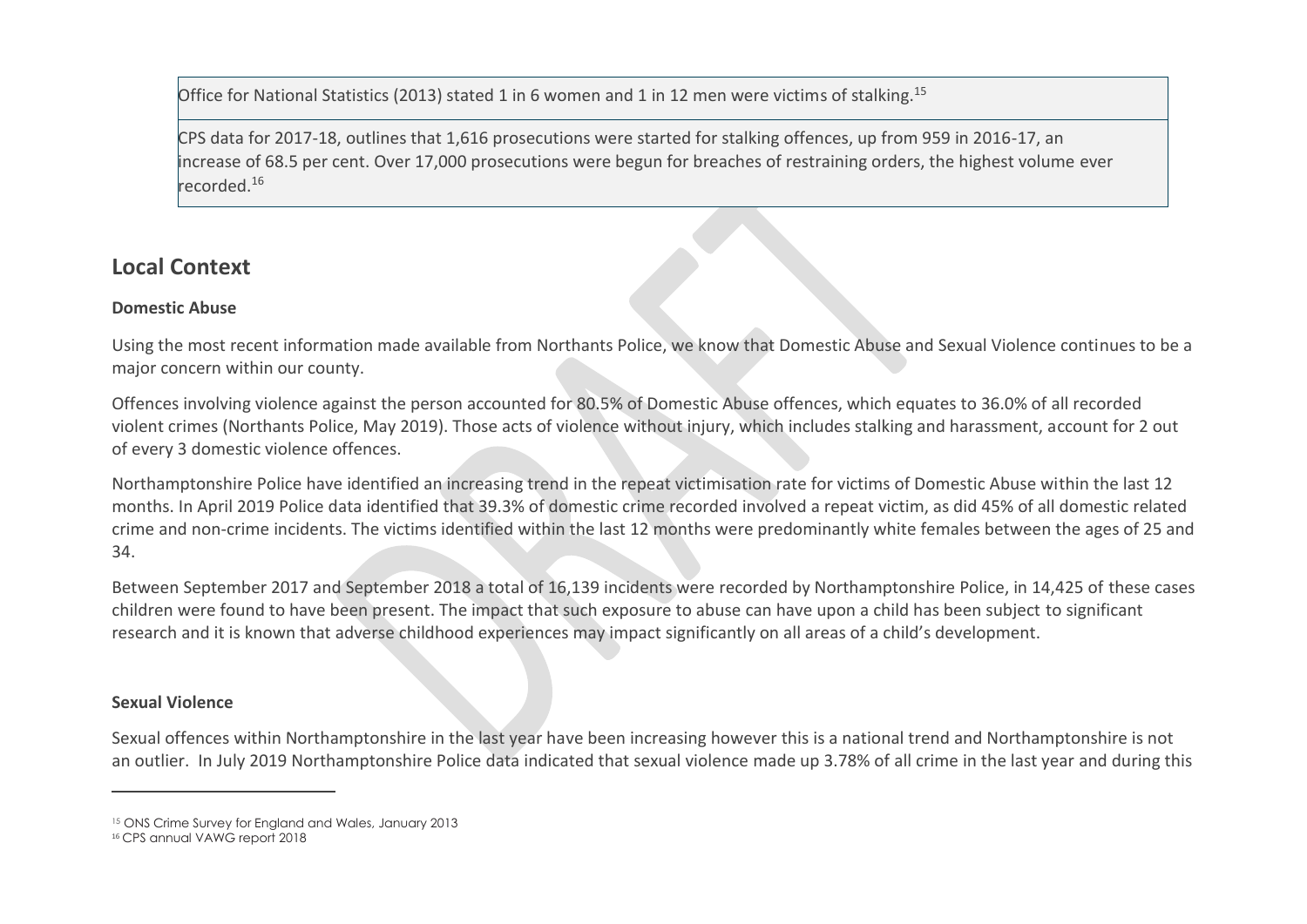period the Force saw an 18% increase in reported rapes and 17.3% increase in reported other sexual offences. However conviction rates for sexual offences in the county are lower than our regional peers.

#### **Other Abusive Behaviour**

#### **FGM**

 $\overline{a}$ 

Local data on FGM within Northamptonshire is scant with no local criminal prosecutions. The recent Ofsted inspection report of Children Services at Northamptonshire County Council published in July 2019 stated "Where a risk of female genital mutilation is identified, the local authority and partners take appropriate action in a timely way to prevent and protect children at risk. This includes application for court orders for the local authority to acquire parental responsibility, enabling them to make the right decisions for children." <sup>17</sup>

Research from Macfarlane and Dorkenoo estimated that 137,000 women and girls with FGM, born in countries where FGM is practised, were permanently resident in England and Wales in 2011. This research shows London as having by far the highest prevalence at 21.0 per 1,000 population with rural areas in contrast having figures well below 1 per 1,000, but above zero. However Northampton was one of eight authority areas with a rate of over 7 per 1,000 population.  $^{18}$ 

Latest Data from the NHS on FGM Jan-March 19 put new cases in the Midlands and East of England at 390 cases where women and girls had FGM identified or a procedure related to FGM had been undertaken. <sup>19</sup>

#### **Honour Based Violence**

Data on honour based violence in Northamptonshire has resulted in 39 crimes being recorded with an HBV flag attached in the last 12 months.

Latest figures from the Home Office released in May 19 put forced marriage cases at 69 crimes across the East Midlands. Little further data currently exists to map need in the county.

<sup>&</sup>lt;sup>17</sup> Oftsed Northamptonshire County Council July 19

<sup>&</sup>lt;sup>18</sup> Macfarlane, A and Dorkenoo, E (2015) 'Prevalence of Female Genital Mutilation in England and Wales: National and local estimates" City University London: London

<sup>19</sup> NHS Female Genital Mutilation January-March 2019: The Female Genital Mutilation (FGM) Enhanced Dataset (SCCI 2026)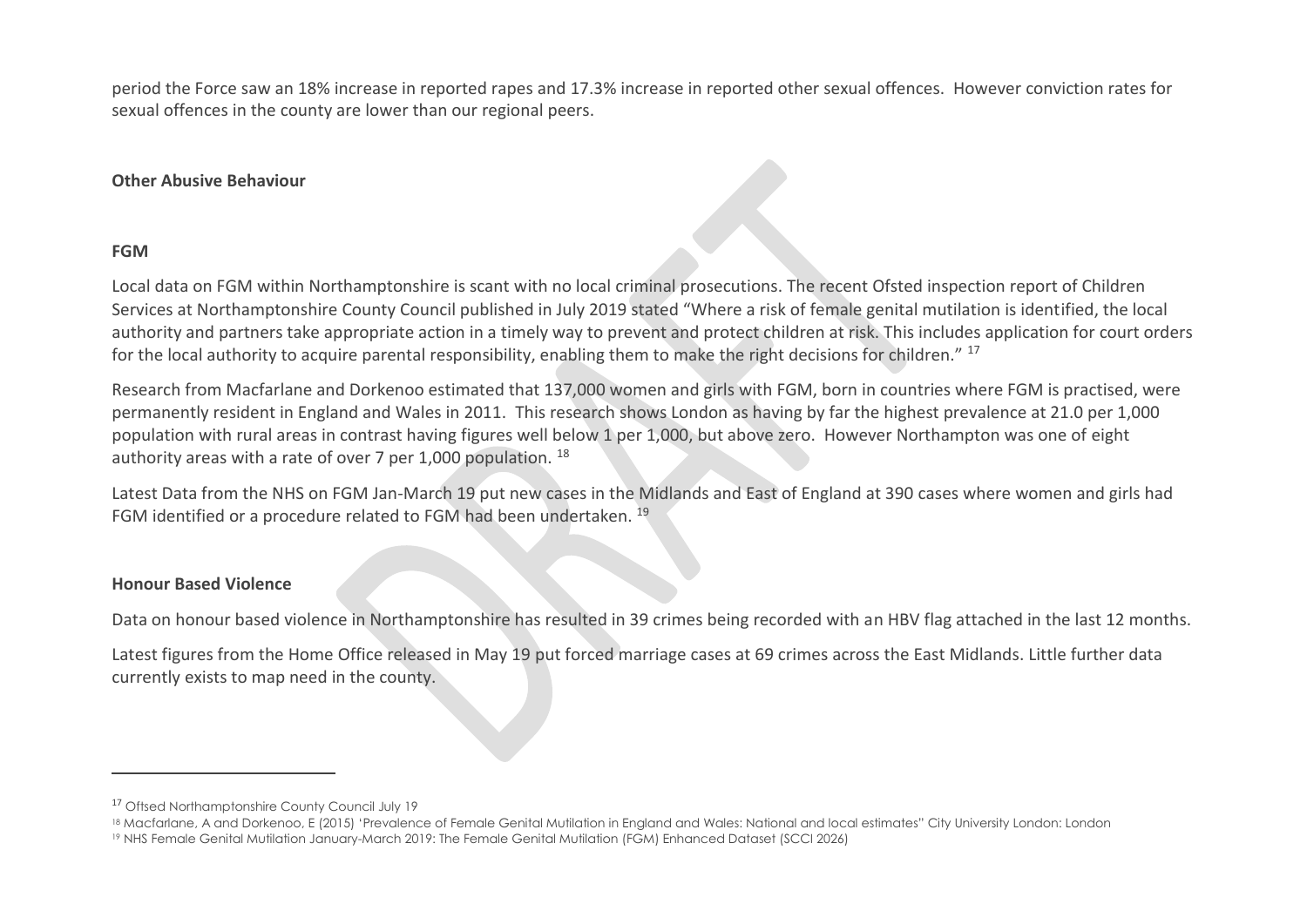#### **Stalking**

In the latest data available from Northamptonshire Police 257 incidents of stalking were reported in the county in the last 12 months. Little further data currently exists to map need in the county.

### <span id="page-16-0"></span>**5. Our strategic objectives.**

Domestic abuse, sexual violence and other abusive behaviours cause significant harm to those people affected within our communities. In order to reduce the level of abuse, we need to prioritise prevention, provision and protection methods at the earliest opportunity.

Our strategy has five strategic objectives and by 2022 our ambition will be that we have:

**Developed targeted prevention and intervention initiatives** that evidence can demonstrate have impact and deliver the outcomes that are required. We will work as a partnership to review current services and commission based on need and outcomes.

**Improved everyone's responses to people affected by Domestic Abuse, Sexual Violence and Other Abusive Behaviour** by ensuring that appropriate awareness raising is undertaken, training is delivered to those in our organisations and communities and everyone knows how to recognise signs, be responsive to these signs, respond appropriately to disclosure and know which service they need to support the victim to access.

**Ensured appropriate access to services for children, young people and adults affected by Domestic Abuse, Sexual Violence and Other Abuse Behaviour** by developing and embedding clear referral and service pathways that can effectively support service users regardless of their gender, race, ethnicity and sexuality.

**Developed safe and appropriate accommodation options** for those who are victim of abuse. We will adopt a new approach to supporting victims, where possible keeping them safe in their own homes using a range of interventions or facilitating access to alternative housing such as social housing and refuge.

**Appropriate civil and criminal justice response to Domestic Abuse, Sexual Violence and Other Abuse Behaviour incidents that** ensures perpetrators are dealt with effectively by adopting a case management approach within the criminal justice system that is seamless and utilises all available disposals including the new Conditional Caution and Perpetrators programme. In addition victims will have been supported in utilising the appropriate Civil Court Orders to prevent re-victimisation.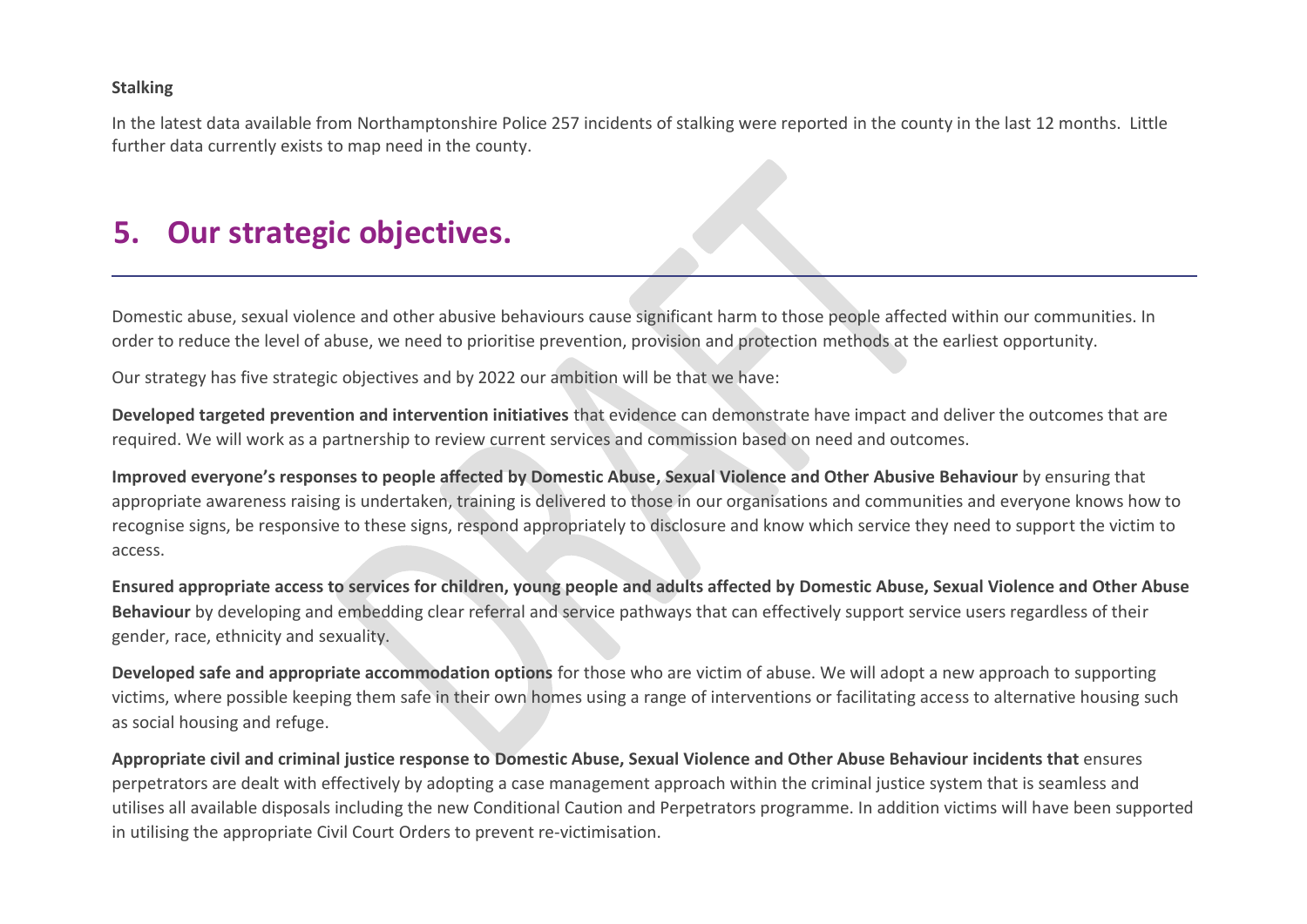We are confident our strategic objectives will improve outcomes for victims and their families. We will embed strong foundations to enable continuous year on year improvement as we develop our local response.

|                | <b>Strategic objective</b>                                          | <b>Success will mean that:</b>                                                                                                                                                                         | <b>Lead Coordinator</b>                   |
|----------------|---------------------------------------------------------------------|--------------------------------------------------------------------------------------------------------------------------------------------------------------------------------------------------------|-------------------------------------------|
| $\mathbf{1}$   | Developing targeted<br>prevention and<br>intervention initiatives.  | Commissioning services will be based on a clear evidence base which<br>focuses on positive outcomes for victims and their families                                                                     | Northamptonshire<br><b>County Council</b> |
|                |                                                                     | There is increased awareness of services available including services and<br>access to meet diverse needs across the county.                                                                           |                                           |
|                |                                                                     | Access is easily available to the best possible advice and assistance to<br>victims of domestic and sexual abuse, their families and perpetrators.                                                     |                                           |
|                |                                                                     | Voluntary, community and private sector organisations are supported to<br>provide services as part of local pathways.                                                                                  |                                           |
|                |                                                                     | The criminal justice, safeguarding and health and social care processes are<br>more effectively working together and that the pathways for victims, their<br>families and perpetrators are understood. |                                           |
| $\overline{2}$ | Improving everyone's<br>responses to people<br>affected by Domestic | There is an increased diversity of referring agencies to MARAC and other<br>processes identified through action plans                                                                                  | Clinical<br>Commissioning<br>Group        |
|                | Abuse, Sexual Violence<br>and Other Abuse<br>Behaviour              | More organisations or communities will be involved in<br>engagement/raising awareness activity as targeted through action plans                                                                        |                                           |
|                |                                                                     | That a high level of confidence will be reported from attendees of training<br>that they know how to deal with a DA, SV or Other Abusive Behaviour<br>disclosure                                       |                                           |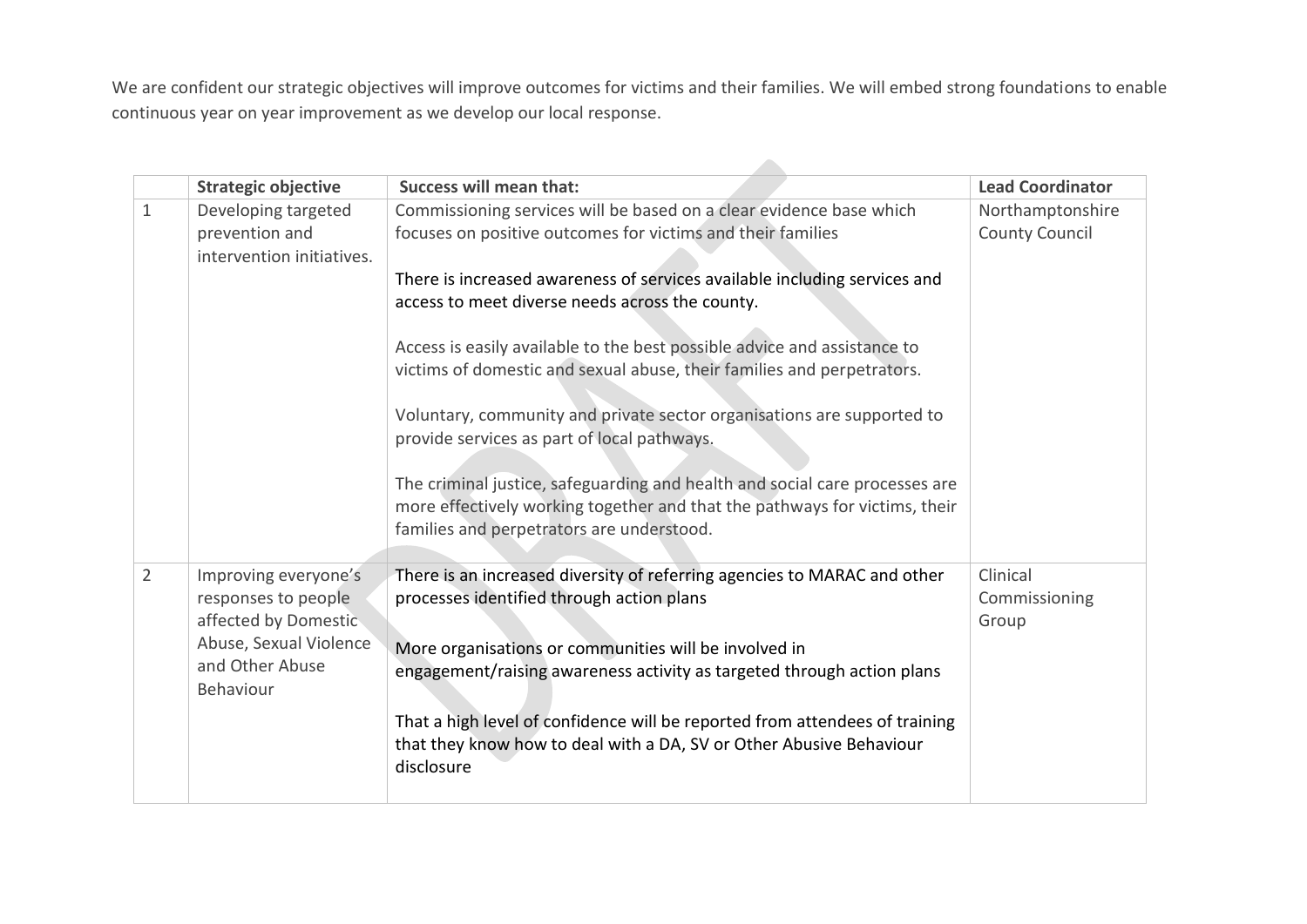|   | <b>Strategic objective</b>                                                                                                                                                    | <b>Success will mean that:</b>                                                                                                                                                                                                                                                                                                                                                                                 | <b>Lead Coordinator</b>               |
|---|-------------------------------------------------------------------------------------------------------------------------------------------------------------------------------|----------------------------------------------------------------------------------------------------------------------------------------------------------------------------------------------------------------------------------------------------------------------------------------------------------------------------------------------------------------------------------------------------------------|---------------------------------------|
|   |                                                                                                                                                                               | Service users who have received services will report they are more<br>confident.                                                                                                                                                                                                                                                                                                                               |                                       |
|   |                                                                                                                                                                               | Repeat victimisation / offending is reduced.                                                                                                                                                                                                                                                                                                                                                                   |                                       |
| 3 | <b>Ensuring appropriate</b><br>access to services for<br>children, young people<br>and adults affected by<br>Domestic Abuse, Sexual<br>Violence and Other<br>Abuse Behaviour. | We will have ensured that regardless of where people live in the county,<br>they are able to receive the same high standard of care and support and<br>there will be equality of access to services, including accommodation.<br>We will have developed and embedded a clear pathway for victims of<br>abuse and recognised the needs of diverse groups in the range of services<br>commissioned and provided. | Districts & Boroughs                  |
| 4 | Developing safe and<br>appropriate<br>accommodation<br>options                                                                                                                | We will have developed a countywide housing pathway for victims of<br>domestic abuse and sexual violence - our 'safe accommodation offer' -<br>that is applied consistently by all housing authorities and housing<br>providers in Northamptonshire.                                                                                                                                                           | Northampton<br><b>Borough Council</b> |
| 5 | Ensuring an<br>appropriate civil and<br>criminal justice<br>response to Domestic<br>Abuse, Sexual Violence<br>and Other Abuse<br>Behaviour.                                   | Perpetrators are dealt with effectively by adopting a seamless approach to<br>case management within the criminal justice system.<br>Victims will have been supported in utilising the appropriate Civil Court<br>Orders to prevent re-victimisation.                                                                                                                                                          | Police                                |
|   |                                                                                                                                                                               |                                                                                                                                                                                                                                                                                                                                                                                                                |                                       |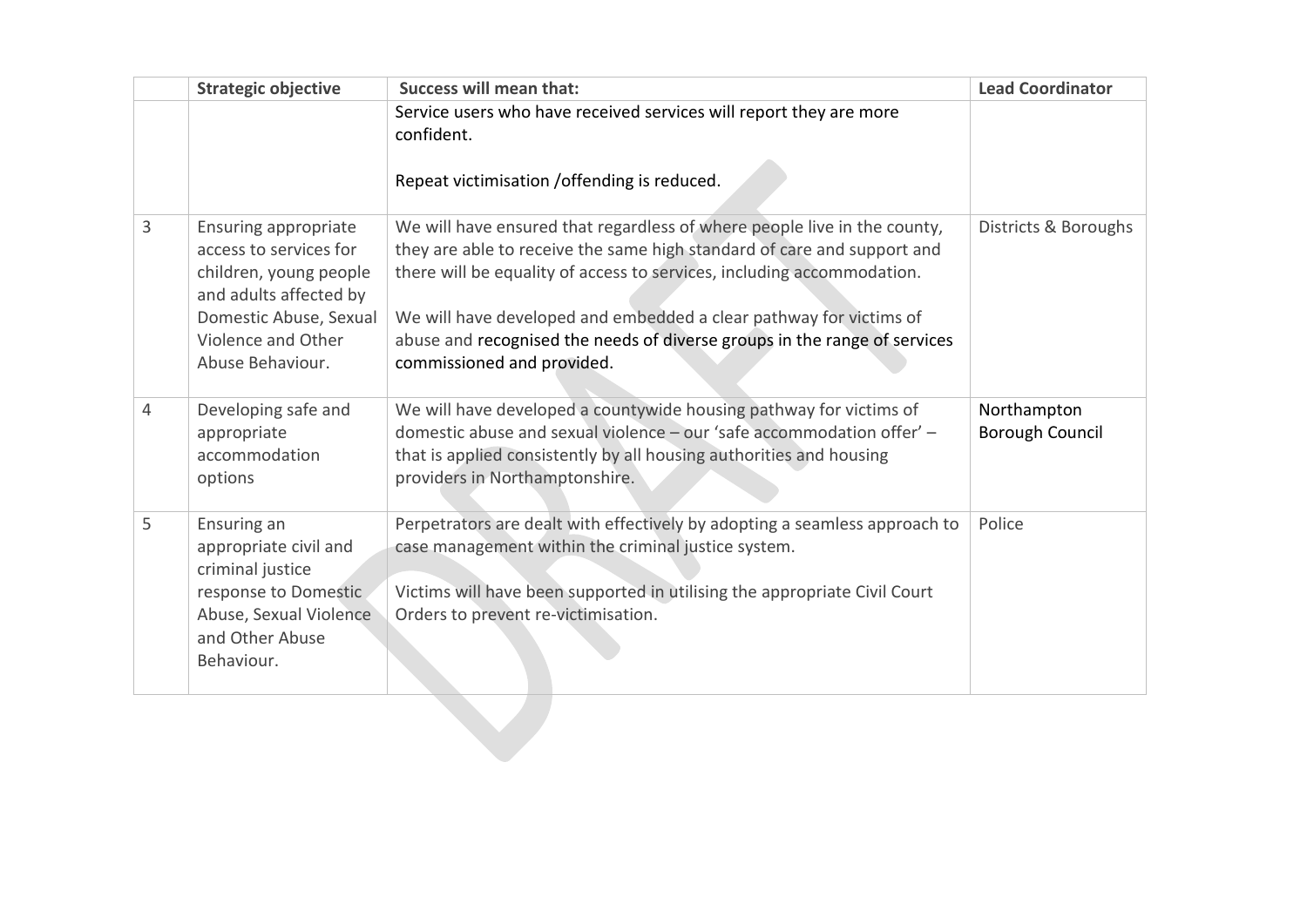### <span id="page-19-0"></span>**6. Governance**

Northamptonshire Community Safety Board currently identifies Domestic Abuse and Sexual Violence as being one of its three priorities. There is an expectation that the Community Safety Board will take lead on the governance for the Domestic Abuse and Sexual Violence Strategy for Northamptonshire 2019-2022 and that the Health and Wellbeing, Safeguarding Adults and Safeguarding Children's board will all contribute to this. The importance of effective communications between partners is clear and responsibilities for this are explicit. The Community Safety Board will identify a lead co-ordinator responsible for each strategic objective and be able to report progress to the Board. Appendix A outlines the proposed membership of the strategic group.

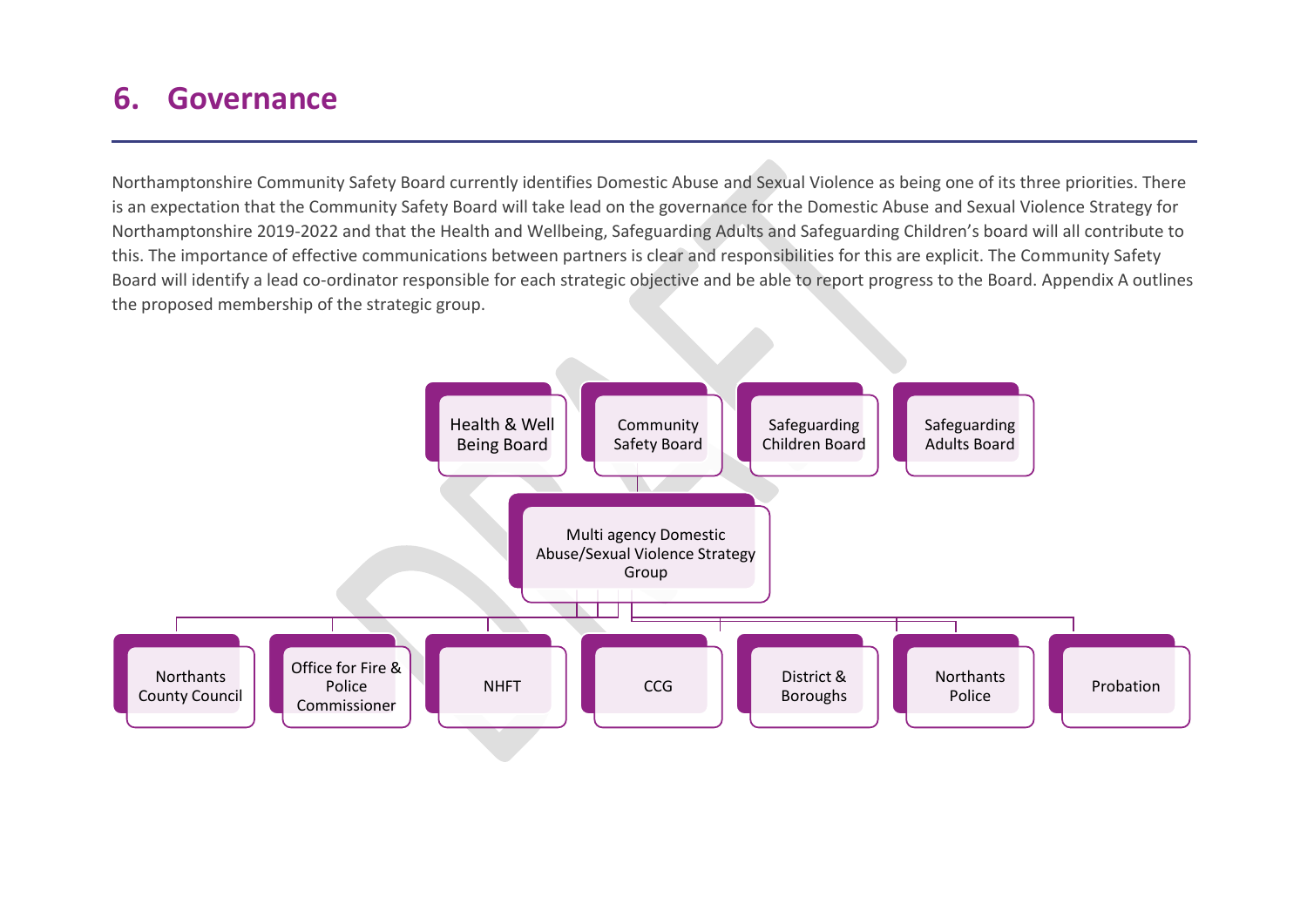# <span id="page-20-0"></span>**7. Definitions used within this document**

- ABE Achieving Best Evidence
- CCG Clinical Commissioning Group
- CHISVA Children's Independent Sexual Violence Advocate
- DA Domestic Abuse
- FGM Female Genital Mutilation
- IDVA Independent Domestic Violence Advocate
- ISAC Independent Stalking Advocate
- ISVA Independent Sexual Violence Advocate
- MARAC Multi Agency Risk Assessment Conference
- NDAS Northamptonshire Domestic Abuse Service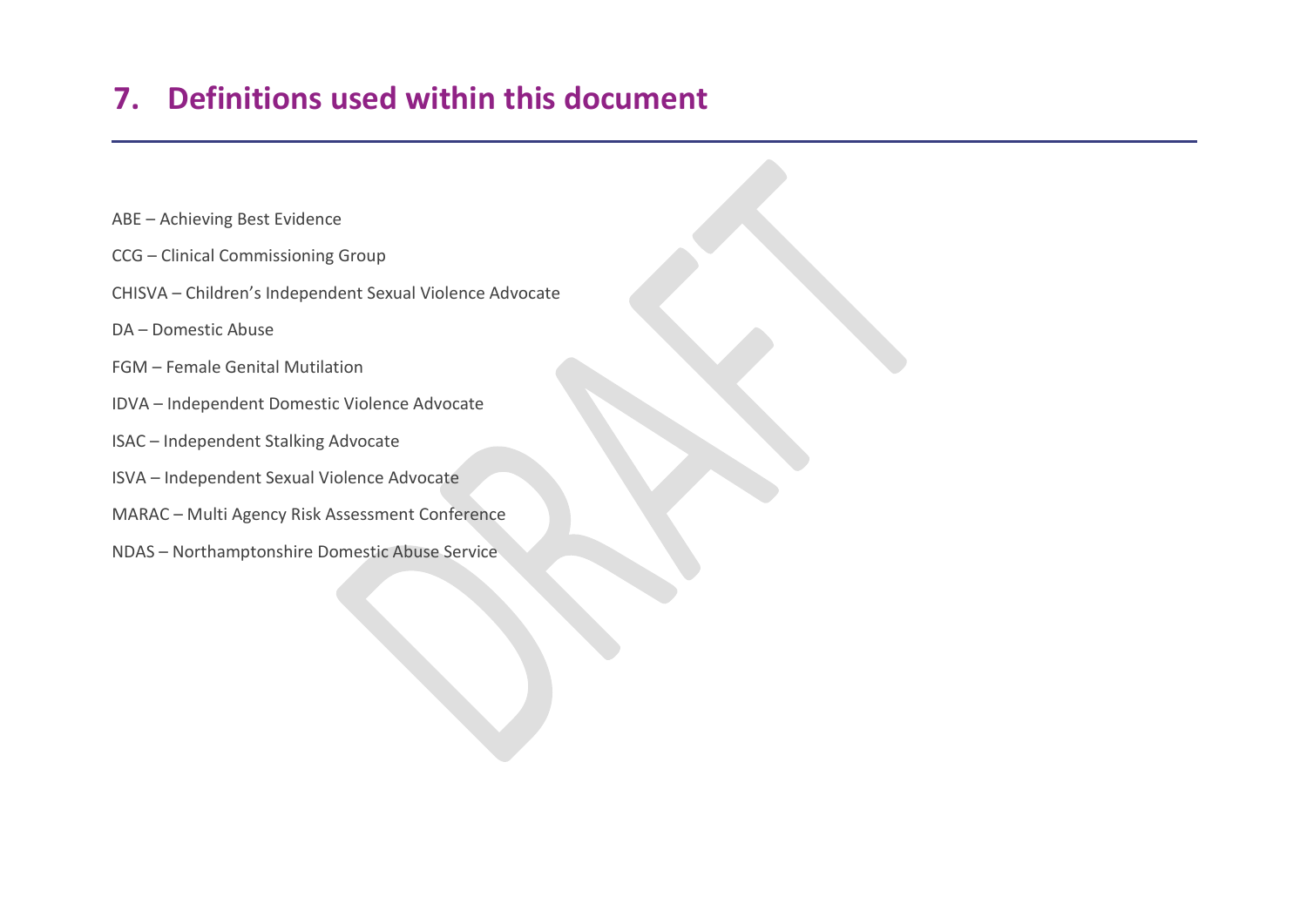-**APPENDIX D**

| <b>Support Provider</b>                             | <b>Contact Details</b>                  | <b>Services Available</b>                                                                                                                                                                                                                                                                                                                                                                                                                                                                                                                                                                                         |
|-----------------------------------------------------|-----------------------------------------|-------------------------------------------------------------------------------------------------------------------------------------------------------------------------------------------------------------------------------------------------------------------------------------------------------------------------------------------------------------------------------------------------------------------------------------------------------------------------------------------------------------------------------------------------------------------------------------------------------------------|
| Northamptonshire Rape<br>Crisis                     | 01604 250721<br>Helpline<br>03002225930 | Assists those aged 10 years plus victim of rape, sexual abuse, exploitation, stalking, harassment, grooming, FGM,<br>revenge pornography, internet related offending. Supports the non-offending family / friends of victims.<br>Independent Sexual Violence Advisor (ISVA), Children's Independent Sexual Violence Advisor (ChISVA) available.<br>1:1 Counselling and emotional support available and group work. Provides a video link facility and ABE suite.<br>Service available regardless of gender / sexuality. Drop in sessions available. Online counselling now available,<br>Helpline also available. |
| The Sunflower Centre                                | 01604888211                             | Sunflower Centre provides support across Northamptonshire for those experiencing domestic abuse. We can<br>offer telephone or face to face support helping you with understanding what domestic abuse is; Giving advice<br>on how to keep safe; Liaising with agencies such as housing and the police; Supporting you through the criminal<br>justice system; Practical interventions such as security assessments and civil advice.                                                                                                                                                                              |
| <b>VOICE for Victims and</b>                        | 0300 303 1965                           | Voice is a free and confidential Support service for Victims of crime who reside in Northamptonshire.                                                                                                                                                                                                                                                                                                                                                                                                                                                                                                             |
| witnesses                                           |                                         | The crime does not have to have been reported to the Police and it doesn't matter when or where the<br>crime was committed. Voice support standard and medium risk clients on the DASH assessment for                                                                                                                                                                                                                                                                                                                                                                                                             |
| www.voicenorthants.org                              |                                         | domestic abuse. We also support clients who have experienced historic sexual abuse. We provide face<br>to face support or telephone support to help clients understand their abuse and we will discuss with<br>them their safety and wellbeing issues. We can support liaising with the Police, housing, and criminal<br>justice agencies. Our Children and young people service provides' support to children who are six years<br>old or above and have been victims or witnesses to domestic abuse and where the perpetrator is no<br>longer living with them.                                                 |
| <b>EVE</b>                                          | 01604 230311                            | Eve's services include; Refuge, a place of safety for women and children fleeing domestic abuse; Community<br>Support Service for women and families living in their own accommodation, Long term therapeutic<br>rehabilitation and recovery programme, Occupational Therapy services; Children's services; Perpetrator<br>programme.                                                                                                                                                                                                                                                                             |
| Northampton Domestic<br><b>Abuse Service</b>        | 0300 012 0154                           | NDAS Services include: Specialist Women's refuge for those with Substance Misuse Issues. Specialist<br>Men's refuge unit (3 spaces). 4 x Women's refuge units across Northamptonshire offering 22 spaces<br>for women and children. Free phone advice line open 24/7. Advice service / no appointment necessary<br>drop in Monday, Tuesday and Thursday in Northampton with weekly drop in sessions in Rushden and<br>Thrapston. Delivery of Freedom Programme in Northampton.                                                                                                                                    |
| <b>SERENITY (Sexual Assault</b><br>Referral Centre) | 01604 745005<br>01604 601703            | Forensic Medical Examinations including health needs assessment (contraception/antibiotics/PEPSE), sexual<br>health follow up for under 13 year olds, 24 hour advice line, ISVA and ChISVA support, Self-referral, anonymous                                                                                                                                                                                                                                                                                                                                                                                      |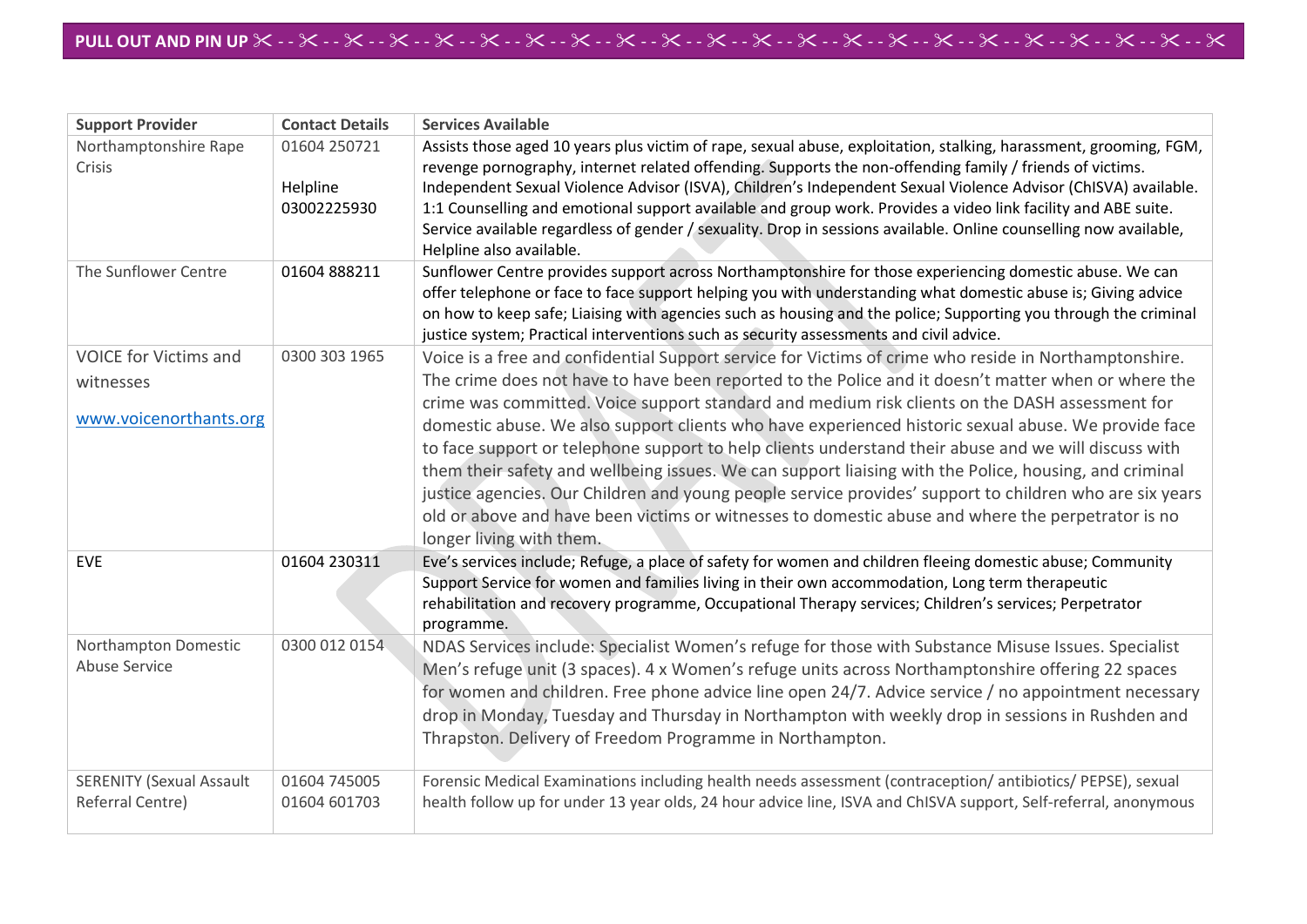|                                     |               | intelligence, anonymous sampling. Onward referrals to specific agencies, if required, for adults, children and<br>young people                                                                                                                                                                                                                                                                                                                                                                                                                                                                                    |
|-------------------------------------|---------------|-------------------------------------------------------------------------------------------------------------------------------------------------------------------------------------------------------------------------------------------------------------------------------------------------------------------------------------------------------------------------------------------------------------------------------------------------------------------------------------------------------------------------------------------------------------------------------------------------------------------|
| Mankind                             | 01823 334 244 | Support for male victims of domestic abuse. Refuge referrals.                                                                                                                                                                                                                                                                                                                                                                                                                                                                                                                                                     |
| <b>C<sub>2</sub>C</b> Social Action | 01604824080   | C2C Women's Centre provide a safe space for women to visit. We have gender specific trauma informed groups<br>around healthy relationships, anger management, self-confidence and resilience. Wellbeing courses. Sexual<br>health screening, pregnancy testing and contraception advice. We also provide a twice weekly Women's<br>Support group where there is access to our clothing and food bank, computer suite, lunch and crafts. Language<br>café. Bespoke education, training and employment advice. Interview rooms, boardroom and hot desks available<br>for professionals to see their female clients. |
|                                     |               |                                                                                                                                                                                                                                                                                                                                                                                                                                                                                                                                                                                                                   |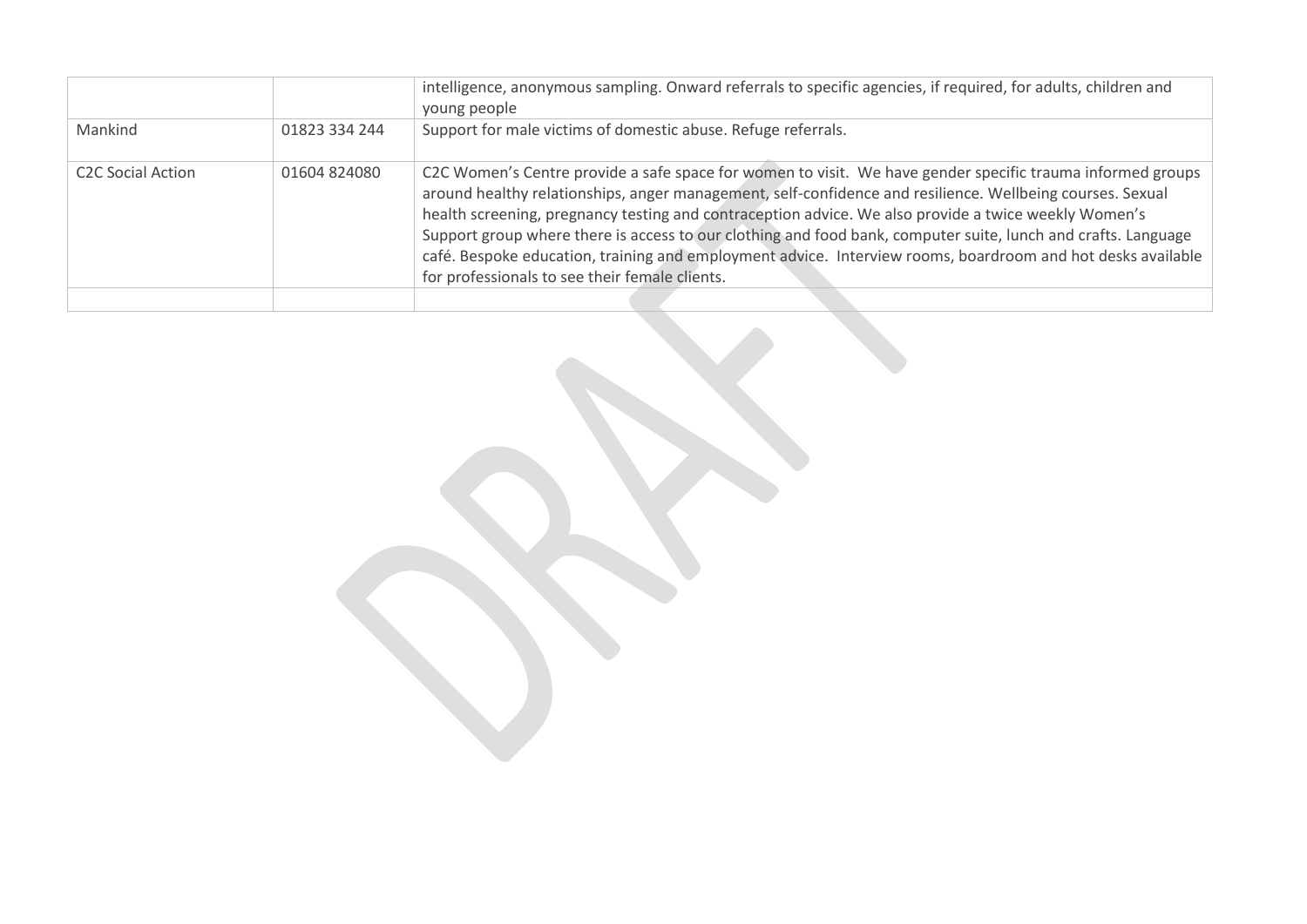#### **APPENDIX A**

#### **Proposed Membership of DV/SV Steering Group**

- 2 Clinical Commissioning Groups (CCGs)
- Community Safety Partnerships representation on behalf of all the districts and boroughs
- Community Rehabilitation Company (CRC)
- Voice for Victims and Witnesses Sunflower (IDVA)/Medium DV case support/ISVA (Victims service from OPFCC)
- Crown Prosecution Service
- Northamptonshire Police
- Northamptonshire County Council:
- Adult Services /Children's Services/ Public Health/Supporting Troubled Families Programme
- Northamptonshire Safeguarding Adults' Board NSAB
- Northamptonshire Safeguarding Children's Board NSCB
- Housing representation on behalf of all the districts and boroughs
- Northamptonshire Police, Fire and Crime Commissioner
- National Probation Service
- Northamptonshire Fire and Rescue
- East Midlands Ambulance Service

•Chair of Northamptonshire Against Domestic Abuse and Sexual Abuse (NADASA) and other proposed providers representatives from the county

•NHS England – SARC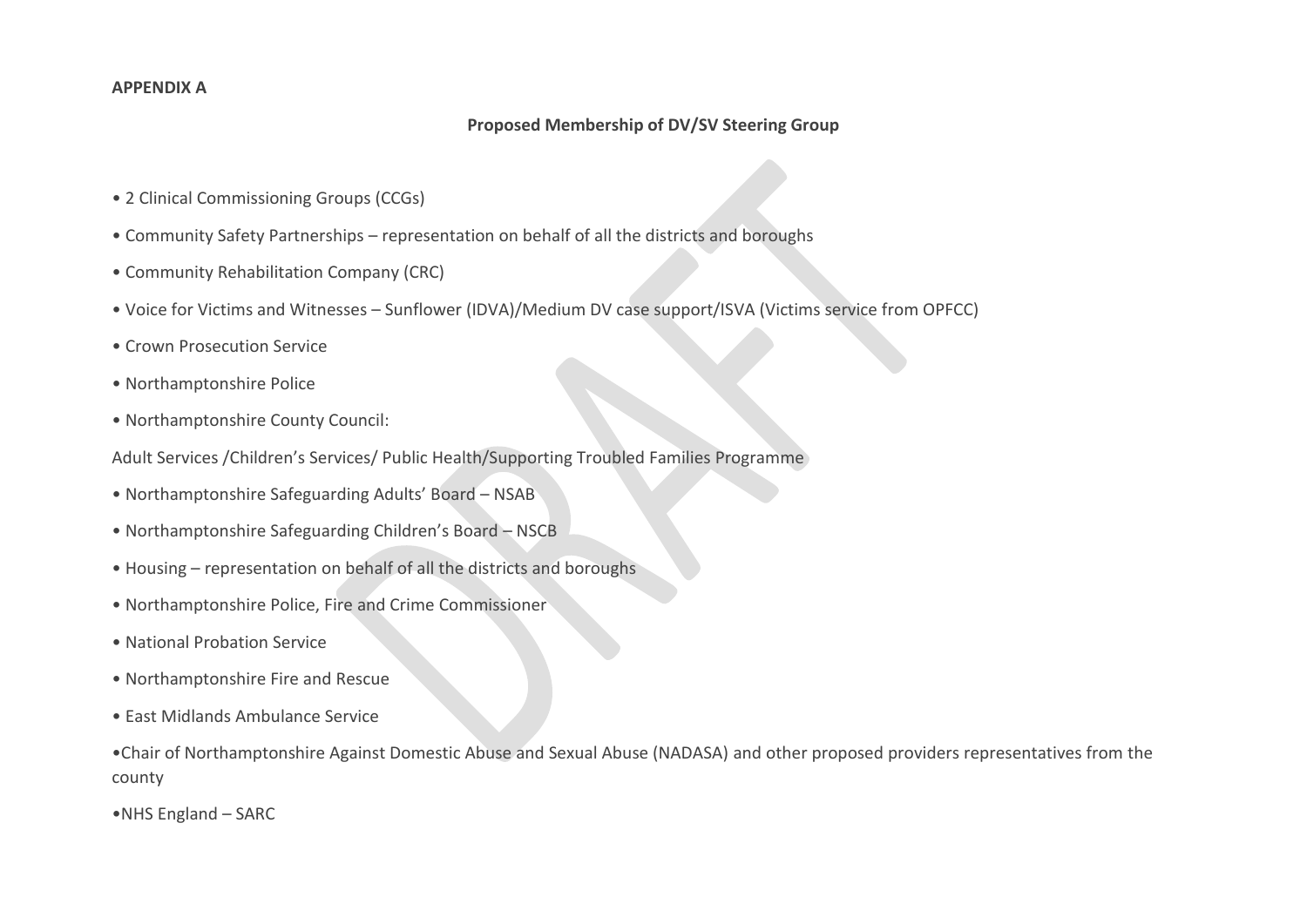### **DRAFT - Action Plan**

#### 2019-2022

#### **Domestic Abuse and Sexual Violence**

| <b>Strat theme</b>       | Area | What                              | How                                                                                                                                                                                                                             | Who                    |
|--------------------------|------|-----------------------------------|---------------------------------------------------------------------------------------------------------------------------------------------------------------------------------------------------------------------------------|------------------------|
| Developing targeted      | ALL  | Data analysis                     | What do we know?                                                                                                                                                                                                                | Northamptonshire       |
| prevention and           |      |                                   | Establishing what data is currently available in                                                                                                                                                                                | County Council-        |
| intervention initiatives |      |                                   | the county that builds a picture of need and                                                                                                                                                                                    | strategic lead- action |
|                          |      |                                   | demand.                                                                                                                                                                                                                         | plan lead to be        |
|                          |      |                                   |                                                                                                                                                                                                                                 | identified             |
|                          |      |                                   | What can be shared? Info sharing agreements                                                                                                                                                                                     |                        |
|                          |      |                                   | created/updated.                                                                                                                                                                                                                |                        |
|                          |      |                                   | Repository created. Possibly on ECINS.                                                                                                                                                                                          |                        |
|                          |      |                                   | Help address unmet need - consider urban bias<br>and look what the rural offer is.                                                                                                                                              |                        |
|                          |      |                                   | Develop county commissioning intentions based<br>on what we know. Communicate this to market.                                                                                                                                   |                        |
|                          | DA   | <b>Domestic Incidents Project</b> | Project to explore how support to victims of<br>domestic incidents can be delivered within the<br>county via victims support agencies and early<br>help pathways. Prevention of domestic<br>incidents becoming domestic crimes. |                        |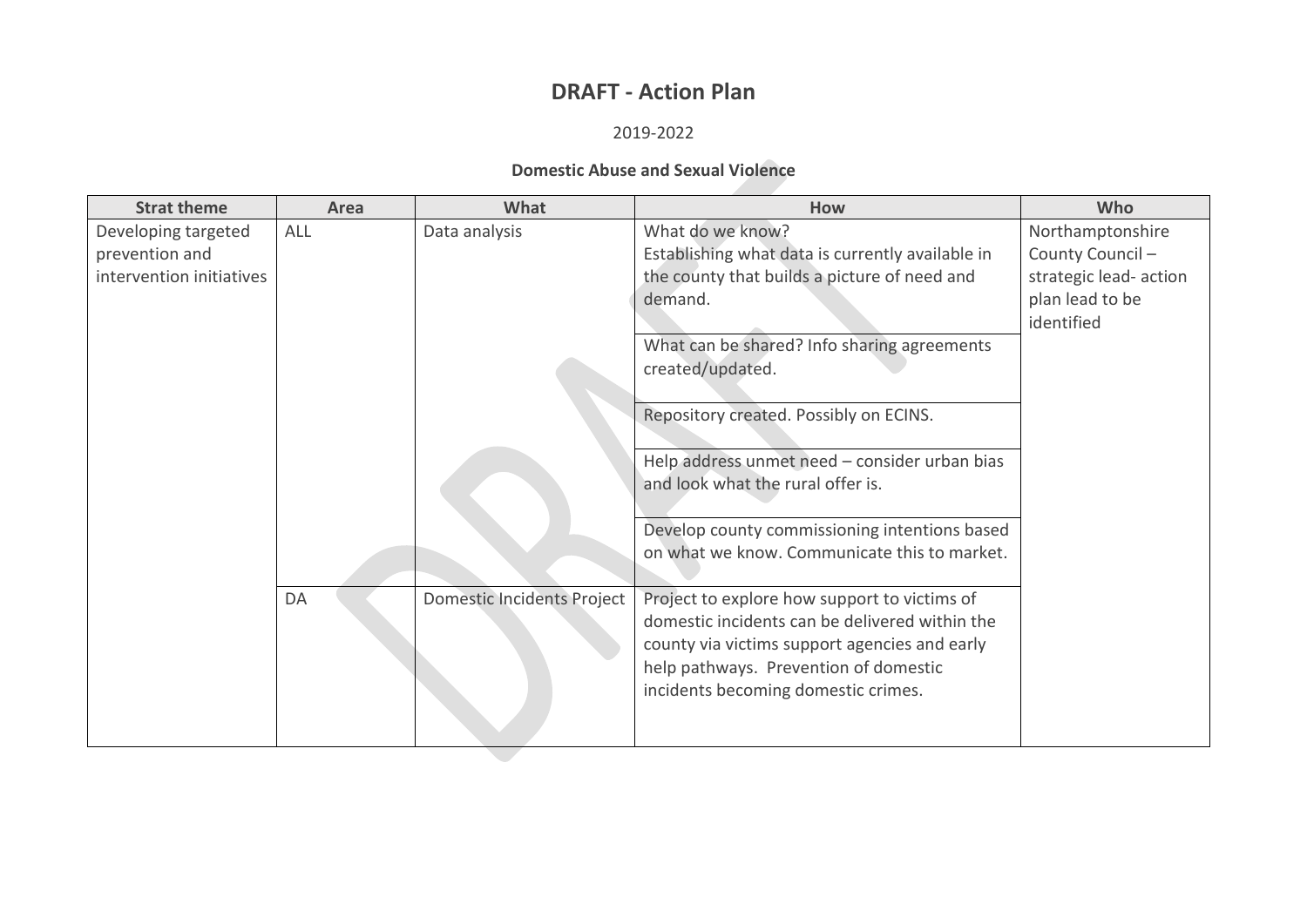|                                                                                      | ALL             | <b>Healthy Relationships</b>                                                                      | Development of programmes to better equip<br>young people to support themselves and their<br>friends in managing intimate relationships.             |                                                                                                  |
|--------------------------------------------------------------------------------------|-----------------|---------------------------------------------------------------------------------------------------|------------------------------------------------------------------------------------------------------------------------------------------------------|--------------------------------------------------------------------------------------------------|
|                                                                                      | ALL             | Development of funding<br>opportunities in line with<br>county commissioning<br>intentions.       | Seed funding opportunities.<br>Commissioning within the county.                                                                                      |                                                                                                  |
| Improving everyone's<br>responses to people<br>affected by Domestic<br>Abuse, Sexual | DA              | Secure funding and<br>delivery for IDVA services<br>(Sunflower)                                   | Secure longer term funding arrangements for<br><b>IDVA</b> services                                                                                  | <b>Clinical Commissioning</b><br>Group - strategic lead-<br>action plan lead to be<br>identified |
| Violence and Other<br>Abusive Behaviour                                              | SV              | Secure funding and<br>delivery for ISVA/CHISVA<br>services for more than one<br>year.             | Secure longer term funding arrangements for<br><b>ISVA</b> services                                                                                  |                                                                                                  |
|                                                                                      | <b>Stalking</b> | Consider introduction of<br><b>Independent Stalking</b><br><b>Advocacy Caseworkers</b><br>(ISACs) | Consider further ISAC's (1 member of Sunflower<br>currently trained) being introduced to current<br>victim service delivery in the county.           |                                                                                                  |
|                                                                                      | <b>ALL</b>      | Training needs assessment                                                                         | Identify what training is already available within<br>the county<br>What we are lacking in the county.<br>Look to enable partnership training guide. |                                                                                                  |
|                                                                                      | ALL             | Healthy Relationships-<br>Young People                                                            | Improved provision of information, advice and<br>support about relationships and intimate<br>relationships for young people.                         |                                                                                                  |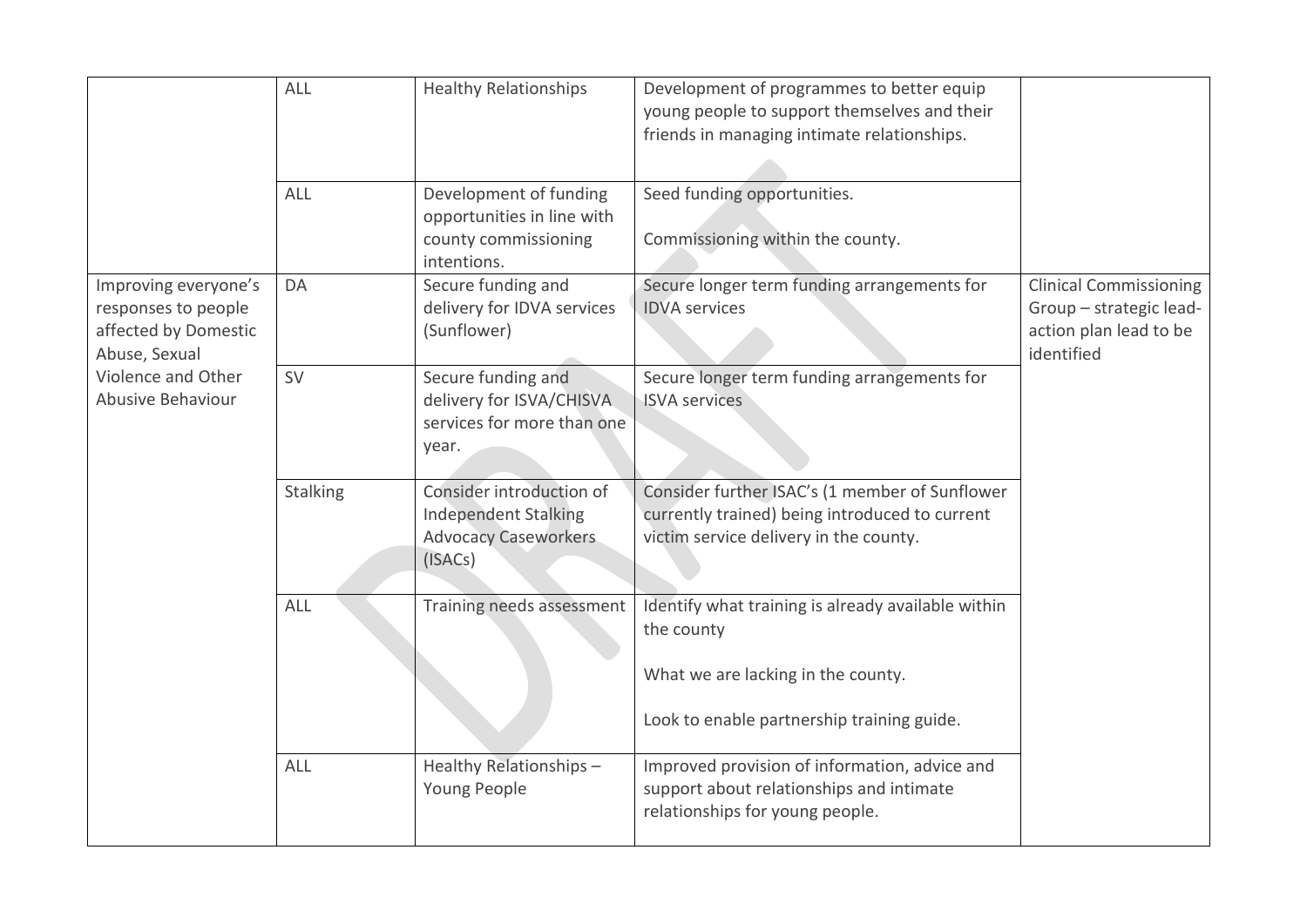| ALL      |                                           | This information needs to include:<br>a. guidance about how to<br>recognise controlling and coercive<br>behaviour<br>b. practical advice about how to deal with all<br>types of unhealthy behaviour experienced in<br>relationships and how to access support services<br>c. practical advice about how to leave a<br>relationship, how to reduce fear of<br>repercussions and how to access the most<br>appropriate help and support<br>d. guidance about how and when to report to<br>the police.<br>Development of resources available for parents |                                                                                                  |
|----------|-------------------------------------------|-------------------------------------------------------------------------------------------------------------------------------------------------------------------------------------------------------------------------------------------------------------------------------------------------------------------------------------------------------------------------------------------------------------------------------------------------------------------------------------------------------------------------------------------------------|--------------------------------------------------------------------------------------------------|
|          |                                           | and carers.<br>Developed with children and young people,<br>providing information as to how to support<br>children and young people with negative<br>experiences in intimate relationships.                                                                                                                                                                                                                                                                                                                                                           |                                                                                                  |
| DA/SV    | <b>Bystander programmes</b>               | Exploration of Bystander Programmes with the<br>university.                                                                                                                                                                                                                                                                                                                                                                                                                                                                                           | <b>OPFCC</b>                                                                                     |
| Stalking | Training for front line<br>professionals  | Stalking awareness training from specialist<br>sector such as Suzy Lamplugh Trust or Palladin                                                                                                                                                                                                                                                                                                                                                                                                                                                         | <b>Clinical Commissioning</b><br>Group - strategic lead-<br>action plan lead to be<br>identified |
|          | Funding for national<br>Stalking helpline | OPFCC to commit to funding for national<br>stalking helpline and subsequent promotion.                                                                                                                                                                                                                                                                                                                                                                                                                                                                | <b>OPFCC</b>                                                                                     |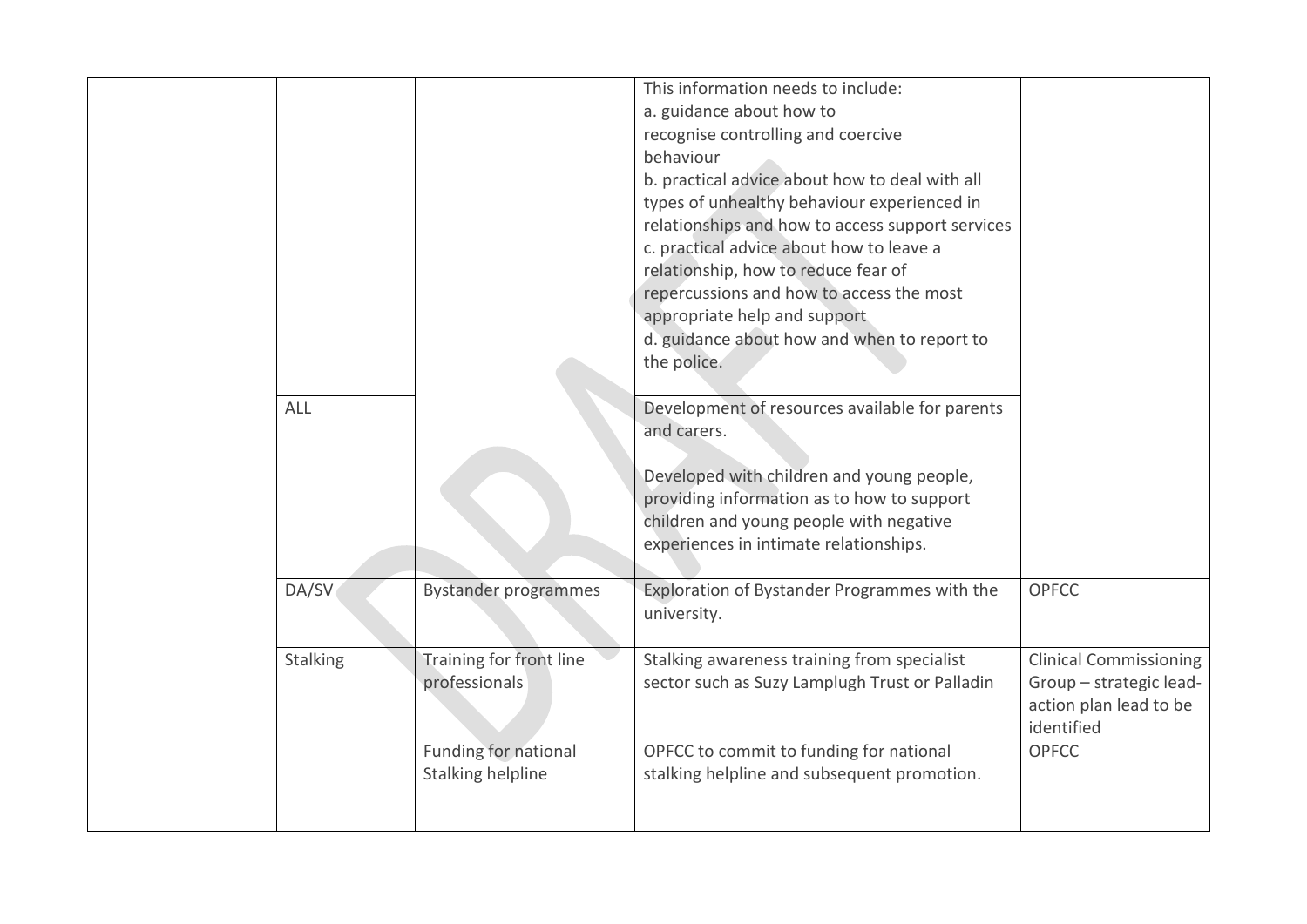| <b>Ensuring appropriate</b><br>access to services for<br>children, young<br>people and adults<br>affected by Domestic<br>Abuse, Sexual<br>Violence and Other<br>Abusive Behaviours. | ALL | Guidance for all frontline<br>practitioners                                                         | Promotion of guidance materials which outlines<br>a. 'controlling and<br>coercive behaviour'<br>b. how to identify unhealthy, negative,<br>controlling and coercive behaviours in<br>relationships and the most appropriate action to<br>take.                                                                                                                                                                                 | Districts & Boroughs -<br>strategic lead- action<br>plan lead to be<br>identified         |
|-------------------------------------------------------------------------------------------------------------------------------------------------------------------------------------|-----|-----------------------------------------------------------------------------------------------------|--------------------------------------------------------------------------------------------------------------------------------------------------------------------------------------------------------------------------------------------------------------------------------------------------------------------------------------------------------------------------------------------------------------------------------|-------------------------------------------------------------------------------------------|
| Developing safe and<br>appropriate<br>accommodation<br>options                                                                                                                      | DA  | Countywide housing<br>pathway outlining 'safe<br>accommodation' options<br>available in the county. | Establish and communicate current housing<br>pathway and how it is being utilised in each<br>borough and district.<br>Develop and communicate a housing pathway<br>that is effective, sustainable and sufficiently<br>flexible to be used consistently throughout the<br>county.                                                                                                                                               | Northampton Borough<br>Council - strategic<br>lead - action plan lead<br>to be identified |
|                                                                                                                                                                                     |     | <b>Target Hardening</b>                                                                             | Review the range of help and support (including<br>target hardening) that is available to enable<br>victims of domestic abuse to safely remain in, or<br>return to, their existing homes.<br>Work with social landlords, the crime<br>prevention team and local housing authorities<br>to agree new funding arrangements to support<br>the delivery of a cost effective and sustainable<br>countywide target hardening scheme. |                                                                                           |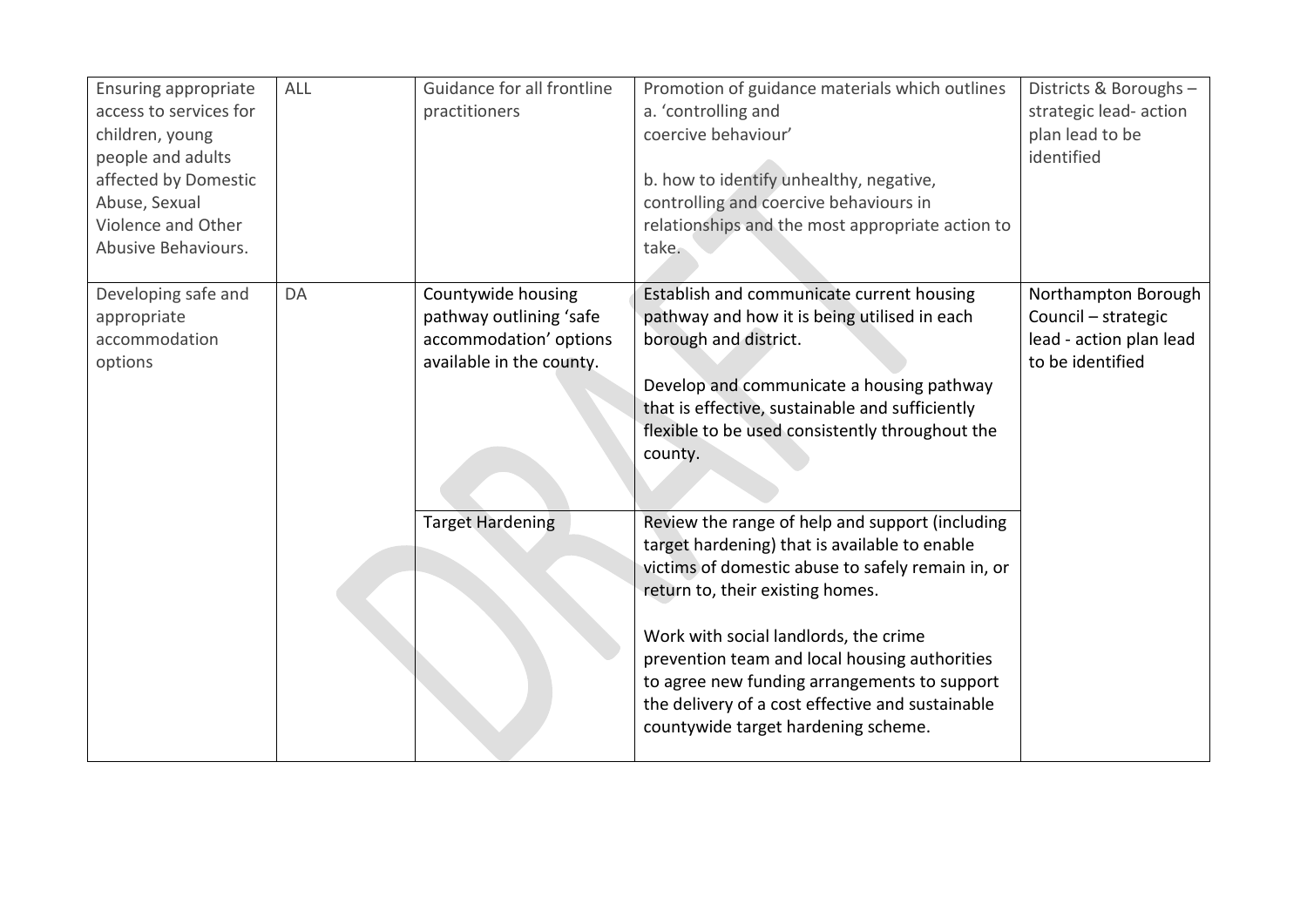|                                                                                                                                               |     | Refuges                                                                  | Agree on the role that the refuges will play (as a<br>'safe accommodation' option within the housing<br>pathway) and how they will be funded.<br>Review and amend borough and district housing<br>allocations schemes to improve move-on from<br>the refuges.                                                                                                                                                                                                                   |                                                                          |
|-----------------------------------------------------------------------------------------------------------------------------------------------|-----|--------------------------------------------------------------------------|---------------------------------------------------------------------------------------------------------------------------------------------------------------------------------------------------------------------------------------------------------------------------------------------------------------------------------------------------------------------------------------------------------------------------------------------------------------------------------|--------------------------------------------------------------------------|
| Ensuring an<br>appropriate civil and<br>criminal justice<br>response to Domestic<br>Abuse, Sexual<br>Violence and Other<br>Abusive Behaviour. | DA  | The Multi-Agency Tasking<br>and Coordination<br>(MATAC) Project approach | Explore the use of MATAC approach within<br>Northants Police to deal with serial perpetrators<br>of domestic violence in the county. Objective<br>are to:<br>Prevent further domestic abuse related<br>offending<br>Improve victim safety<br>• Improve Criminal Justice Service (CJS)<br>outcomes<br>Improve partnership engagement<br>Improve offender behaviour<br>$\bullet$<br>Build on Recency, Frequency, Gravity scoring<br>matrix the Force have begun for serial perps. | Police/OPFCC-<br>strategic lead- action<br>plan lead to be<br>identified |
|                                                                                                                                               |     | Out of court disposals for<br>DV offenders                               | Project PIPA - (Preventing Intimate Partner<br>Violence) being delivered in the county as part<br>of diversionary/rehabilitative options offered to<br>offenders in the county.                                                                                                                                                                                                                                                                                                 |                                                                          |
|                                                                                                                                               | ALL | Robust and swift justice                                                 | Justice and child protection responses to DV, SV<br>or Coercive Behaviours are robust, swift,<br>consistent and coordinated                                                                                                                                                                                                                                                                                                                                                     |                                                                          |